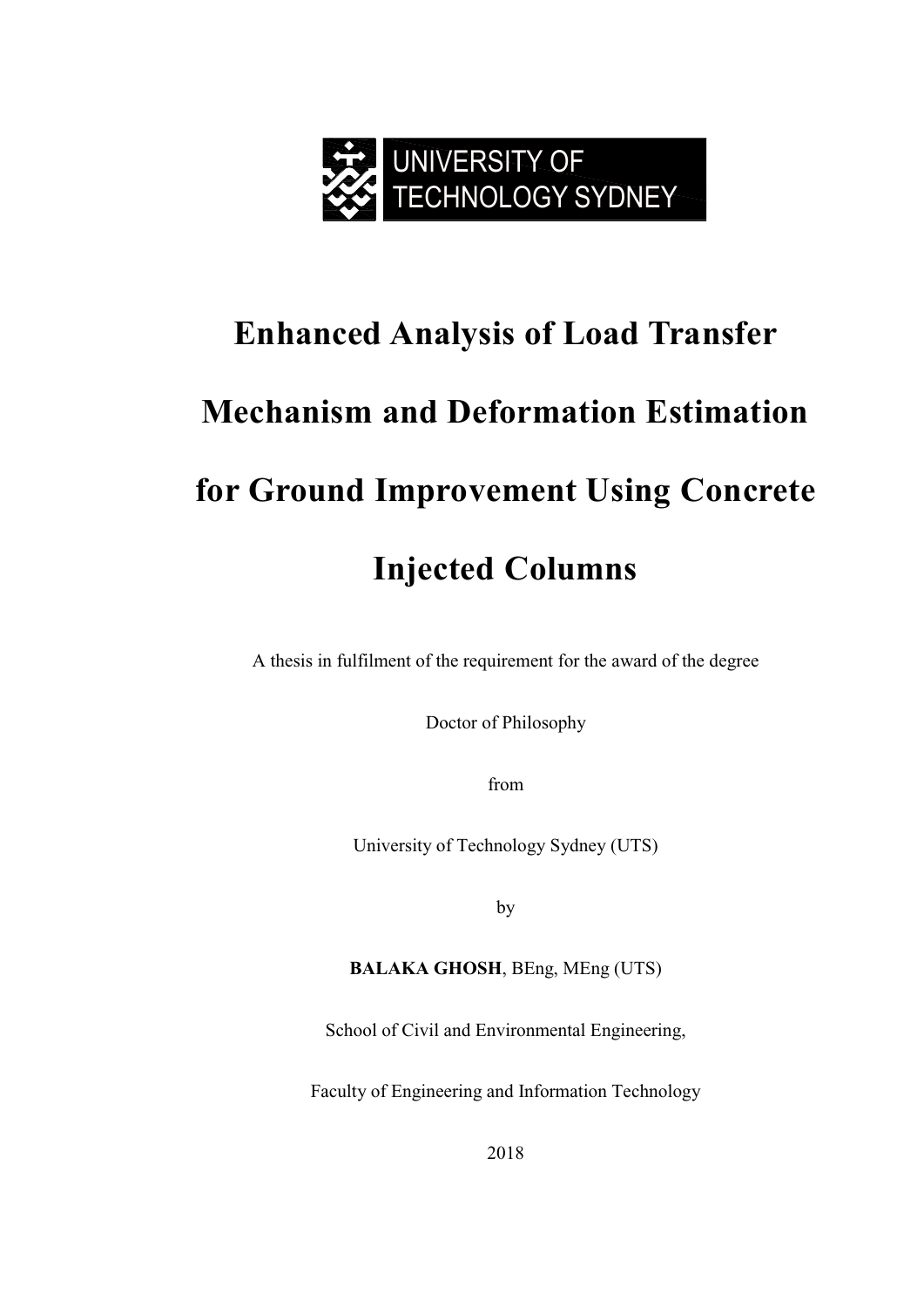#### **CERTIFICATE OF ORIGINAL AUTHORSHIP**

I confirm that the work done in this thesis has been an original work which has not previously been submitted for an evaluation unless as acknowledged within the text.

I also affirm that I have authored the thesis. All assistance for my research and preparation of this thesis has been acknowledged. Moreover, I also affirm that all literature and sources of information used in this research are indicated.

This research is supported by the Australian Government Research Training Program.

Balaka Ghosh

July 2019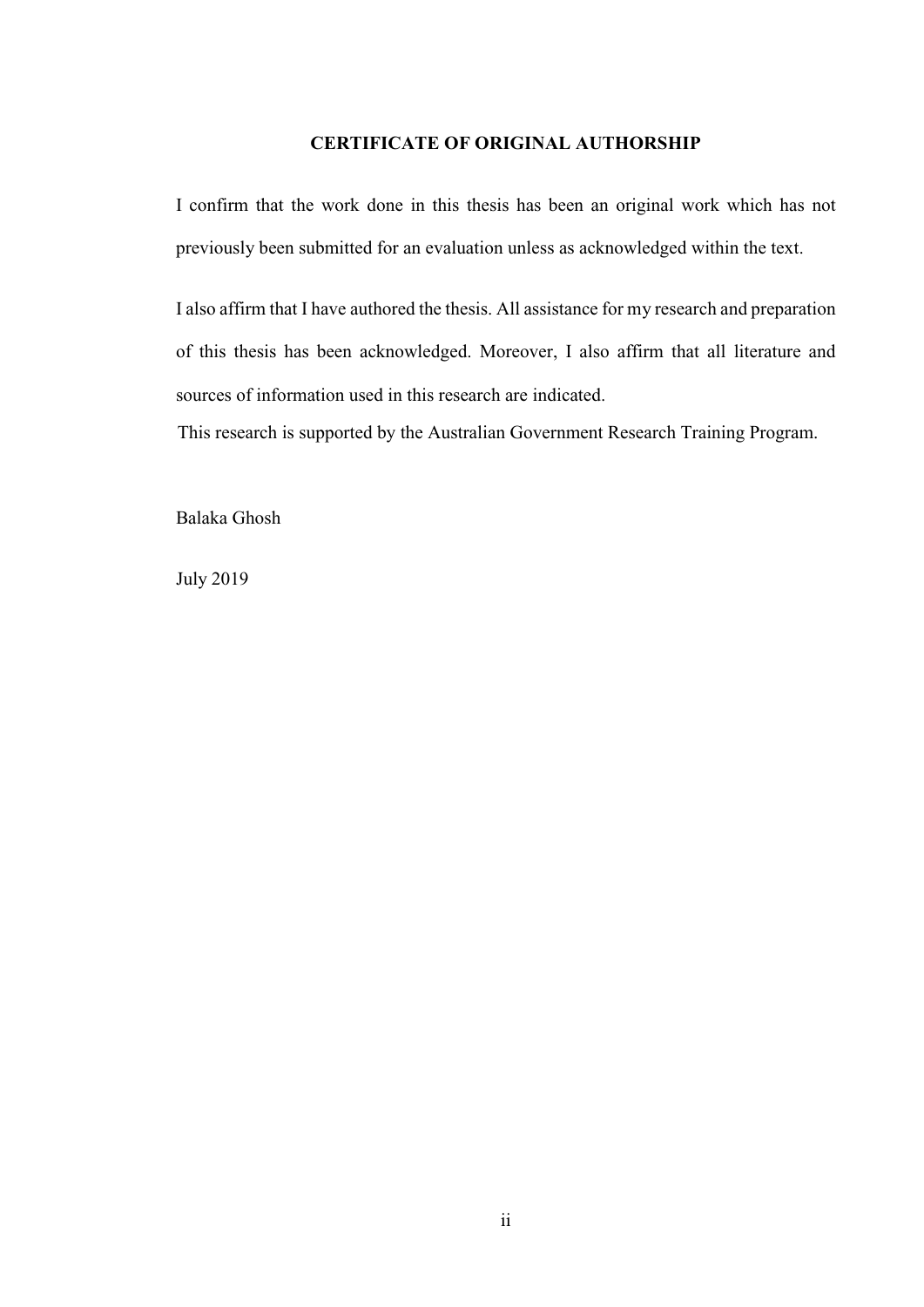### **ABSTRACT**

<span id="page-2-0"></span>This thesis presents analytical solutions to predict the response of the load transfer platform (LTP) on columns stabilised soft soil subjected to any shape of pressure loadings. The effect of the bending and shear deformations of LTP and the nonlinear stress strain behaviour of soft soil are incorporated into the analytical model. The cracked reinforced Timoshenko beam is proposed and implemented to model LTP to consider the shear and flexural deformations. Soft soil is idealised by spring-dashpot system to include the time-dependent non-linear behaviour. The columns and geosynthetics are modelled with linear Winkler springs in the applied range of stresses and rough elastic membrane, respectively. Influence of negligible tensile strength compared to the compressive strength of granular materials in LTP is also considered. Furthermore, a parametric study has been conducted to investigate how the parameters such as the column spacings, the thickness of LTP, the tensile stiffness of geosynthetics, and the degree of consolidation of the soft soil affect the response of LTP on improved soft soil. Moreover, the results from the proposed cracked Timoshenko beam theory (capturing the combined shear and bending stiffness of LTP) have been compared with results from the Euler-Bernoulli model (capturing deflection due to bending only) and the Pasternak model (capturing deformation due to shear only).

This research also provides rigorous solutions to estimate the settlement of the soft soils under embankment load when double layer of geosynthetics reinforcements have been used in the load transfer platform. The response function of the system in plane strain condition has been attained by developing governing differential equations for the proposed mechanical model and its solutions. To develop analytical equations, the basic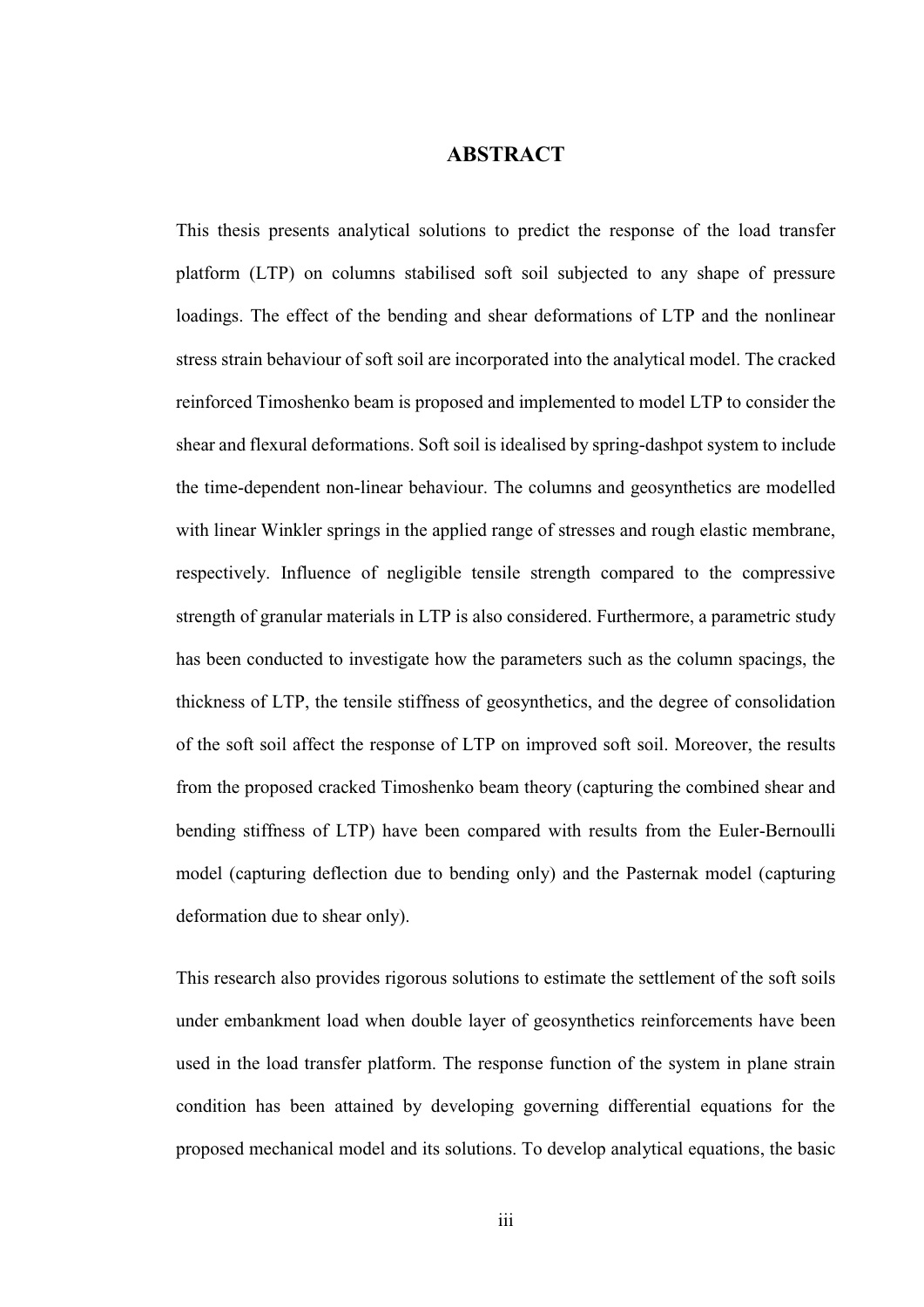differential equations of a Timoshenko beam subjected to a distributed transverse load and a foundation interface pressure, generated from the Kerr foundation model is applied. Furthermore, the suitability of the Kerr foundation model for engineering calculations of LTP are evaluated. In addition, the results from the proposed model simulating the soft soil as the Kerr foundation model are compared to the corresponding solutions when the soft soil is idealised by Winkler and Pasternak foundations. Additionally, to assess the overall behaviour of the multilayer geosynthetic reinforced granular layer as well as that of the single layer geosynthetic reinforced granular layer parametric studies are also carried out. The developed analytical model can be applied by practicing engineers to predict the deflection of the LTP and mobilised tension in the geosynthetic reinforcement.

In addition, this research presents the results of a numerical investigation into the performance of geosynthetic-reinforced column-supported embankment in soft ground. A three-dimensional finite-element model was employed to compare the results with a case study on a number of governing factors such as the downward and lateral movement of soft soil, the stress transferred to column, and the developed excess pore water pressure. The soft soil is represented by the Modified Cam-Clay model (MCC) while the linear elastic and perfectly plastic model adopting the failure criterion of Mohr-Coulomb is applied for medium dense to dense gravel, cobble soil, the granular platform and the embankment. By adopting Hoek-Brown model (HB) to simulate concrete injected columns, non-linear stress-strain relationship is considered in this study. It should be noted that the geometry and other physical properties of the soils and columns considered in this study have been adopted from Gerringong upgrade project, a ground improvement mission taken place in New South Wales, Australia.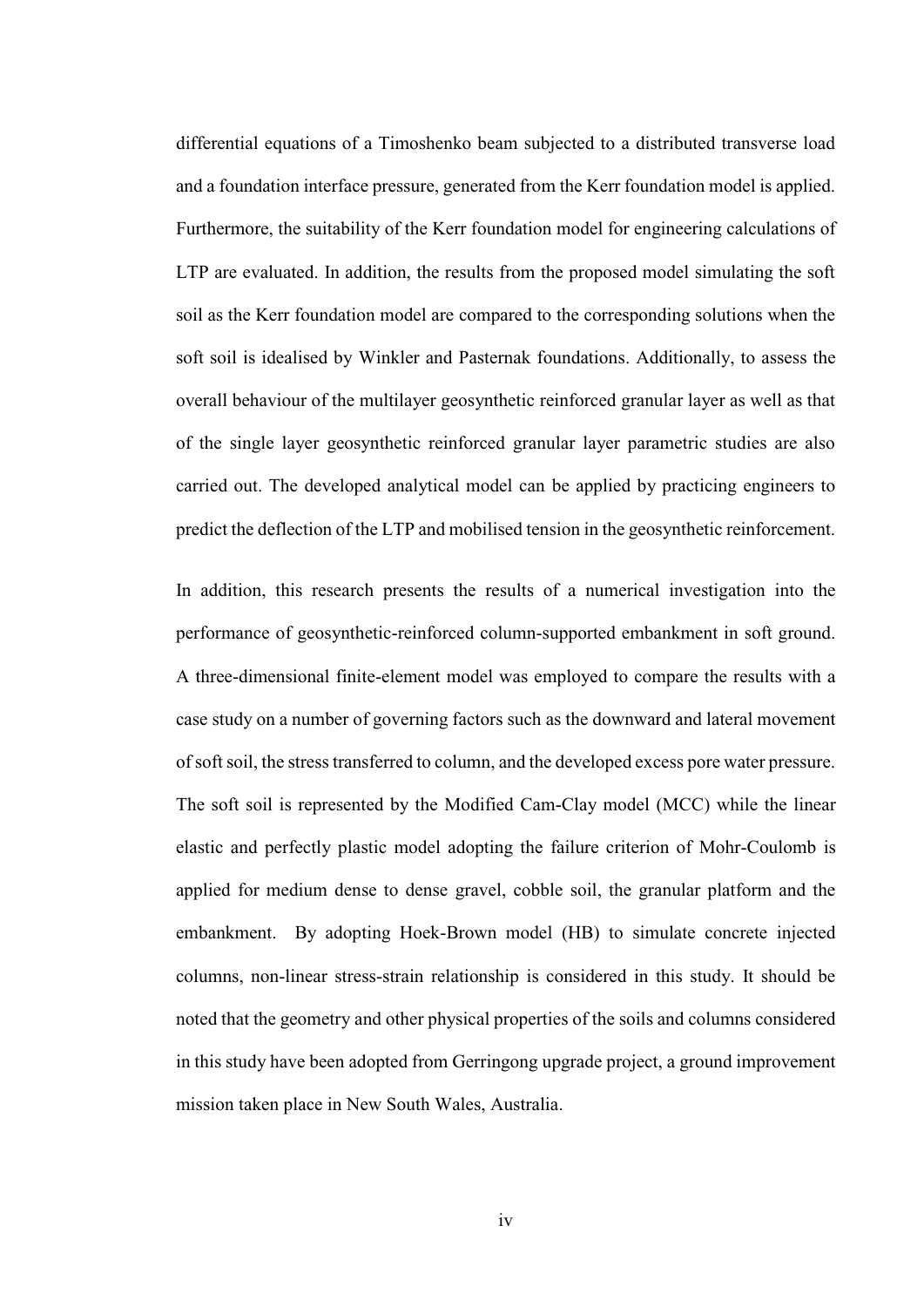To my father, Ramendra Sundar Ghosh, my mother, Bandana Ghosh, and my beloved husband  $\mathcal S_{\text{oumya}}$   $\mathcal D_{\text{ao}}$ , who shared love and strength with me throughout this marvellous journey.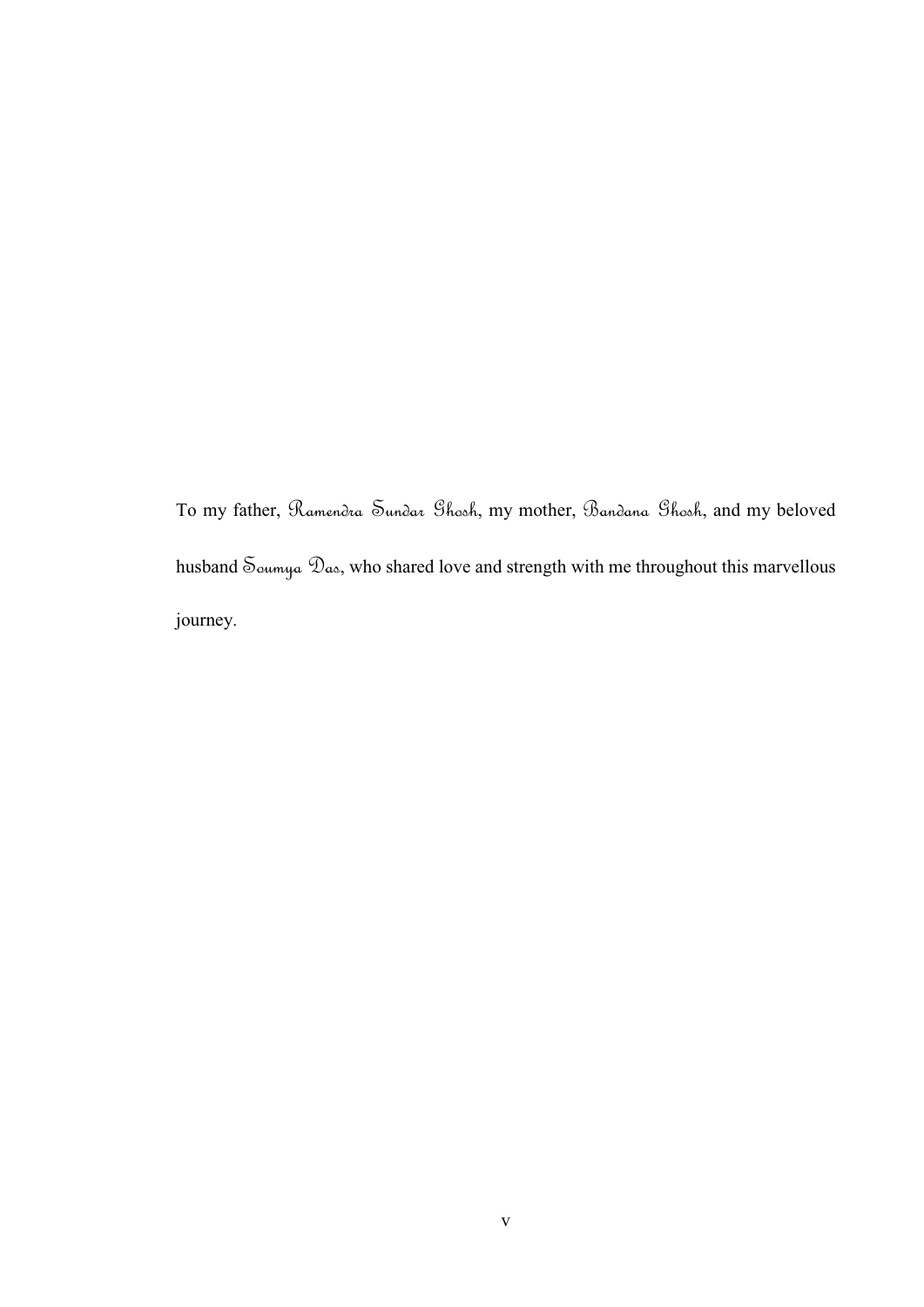## **ACKNOWLEDGEMENT**

<span id="page-5-0"></span>A casual discussion with my supervisor during my Masters' days gave me the opportunity of a lifetime to pursue doctoral studies at University of Technology Sydney (UTS). Not only I have developed a flavour and passion for my subject, this journey has also offered me profound experience in my academic career. Such achievements have been possible only because of the support and guidance from my supervisors, assistance from my geotechnical research fellows, encouragement from work colleagues and lastly sacrifices made by my family.

Firstly, I would like to appreciate my principal supervisor A/Prof Behzad Fatahi and my co-supervisor A/Prof Hadi Khabbaz for their structured and exhaustive guidance not only limited to the specific field of study but beyond. PhD is a challenge and having such wonderful mentors who constantly support me, equipped me well to deal with that challenge. My PhD thesis could not have been achieved without their constructive feedback and worthy recommendations.

Secondly, I am thankful to Prof Jian-Hua Yin for providing valuable insights and my geotechnical research fellows who have been directly or indirectly involved in my doctoral study. More specifically, I am indebted to my co-researcher Harry Nguyen for his assistance with investigation of field report.

Furthermore, I would sincerely acknowledge the Faculty of Engineering and Information Technology at UTS and the Centre of Built Infrastructure Research (CBIR) for providing me the platform to pursue my PhD. I appreciate Ms Van Le and Ms Phyllis Agius for their flexibility and kind assistance. I would also like to acknowledge the support received from Dr. Richard Kelly, Mr. Mohammad Qazafi, and Mr. Zico Lai from SMEC; Mr.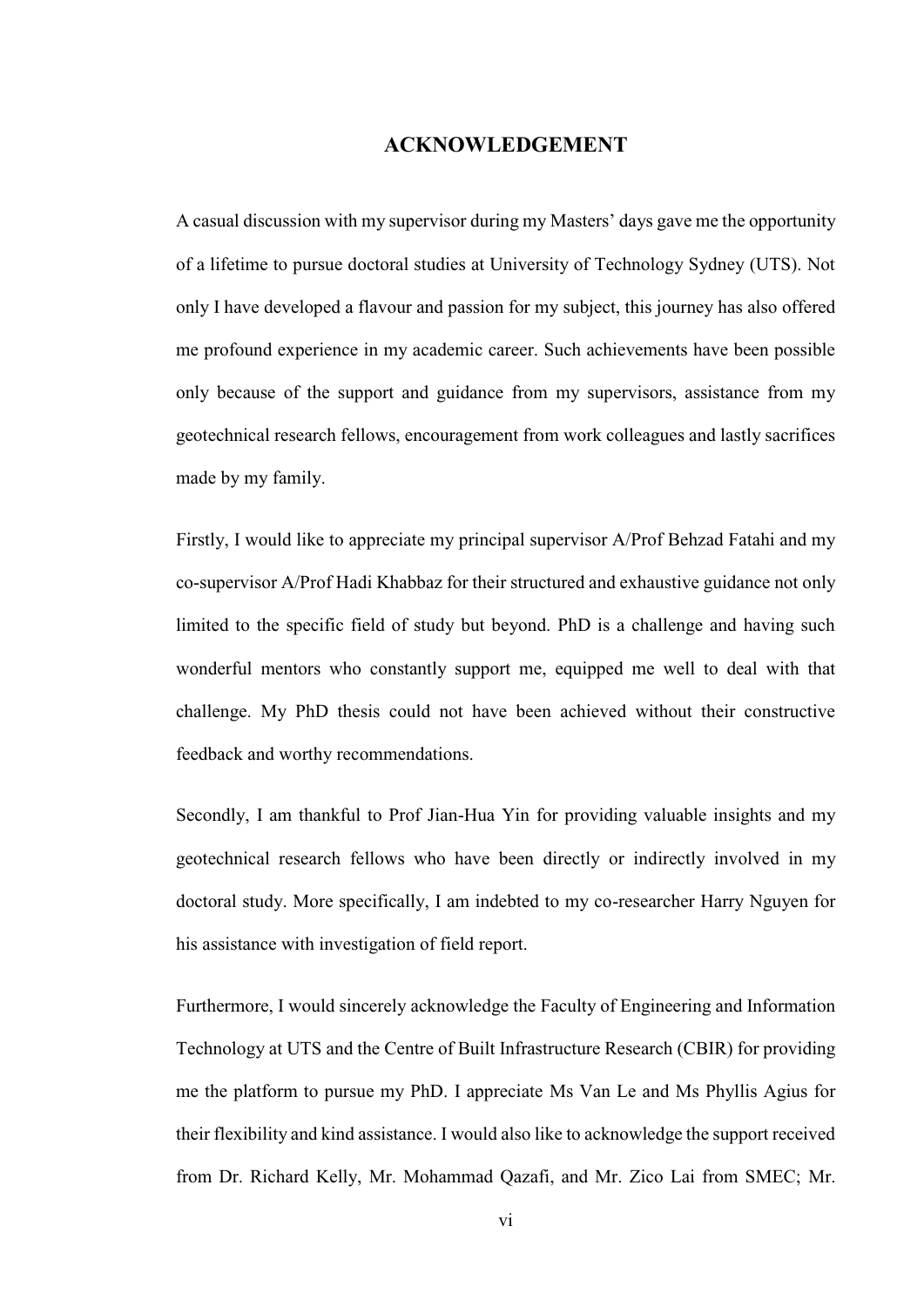Graham Yip, Dr. A. H. M. Kamruzzaman, Mr. Daniel Horan, and Mr. Adrian Rouse from Roads and Maritime Services (RMS); Mr. Michael Marix-Evans from Fulton Hogan; and Philippe Vincent (Menard Oceania). Valuable advices from Mr. Roger Santos (Formerly at Fulton Hogan) and Jeff Hsi (formerly at SMEC) are not gone unnoticed.

In addition, I would like to recognise the kind words of encouragement, support and assistance from my work colleagues particularly Anthony Garnaut, James McIntosh and Chris Smyth.

To succeed in a monumental challenge of this sort required a very strong family support. I would like to acknowledge my family for all the sacrifices that they have made to support me through this journey. In particular, my parents who travelled to Australia multiple times to provide support at home, my in-laws for their constant encouragement from overseas. Last but not least, I would like to thank my beloved husband, Soumya Das, who is constantly an epitome of support and strength to me.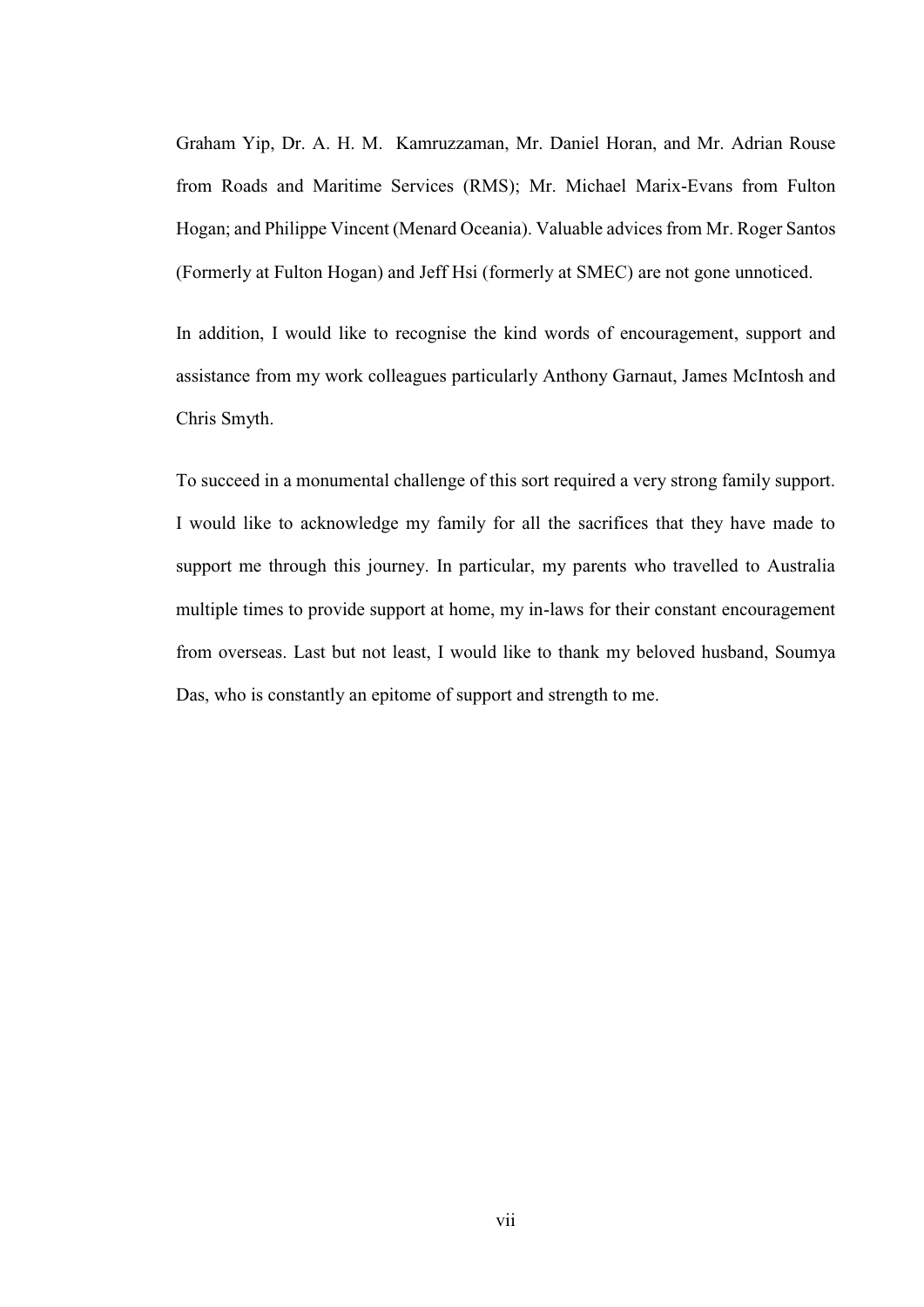## <span id="page-7-0"></span>**LIST OF PUBLICATIONS**

- ❖ Published Journal Articles
- **Ghosh B.,** Fatahi B., Khabbaz H., and Yin J.H. (2017), 'Analytical study for double-layer geosynthetic reinforced load transfer platform on column improved soft soil', Geotextiles and Geomembranes, **45** (5): 508–536.
- **Ghosh B.,** Fatahi B., and Khabbaz H., (2017). 'Analytical solution to analyse LTP on column improved soft soil considering soil nonlinearity', International Journal of Geomechanics. **17** (3): 1–24.
- ❖ Published Conference Papers
- **Ghosh B.**, Fatahi B., Khabbaz H., and Kamruzzaman A. H. M., (2016). 'Analysis of CMC-Supported Embankments Considering Soil Arching', Proceedings of the Geo-China 2016 International Conference, Shandong, China. ASCE Geotechnical Special Publication (**GSP 265**): 286–293.
- **Ghosh B.**, Fatahi B., and Khabbaz H., (2016). 'Mechanical Model to Analyse Multilayer Geosynthetic Reinforced Granular Layer in Column Supported Embankments', Procedia Engineering**:** Proceedings of The 3rd International Conference on Transportation Geotechnics, **143**: 387–394.
- **Ghosh B.**, Fatahi B., Khabbaz H., and Hsi G., (2015). 'Reinforced Timoshenko Beam Theory to Simulate Load Transfer Mechanism in CMC Supported Embankments', Proceedings of 12th Australia New Zealand Conference on Geomechanics, Wellington, New Zealand, 1099–1106.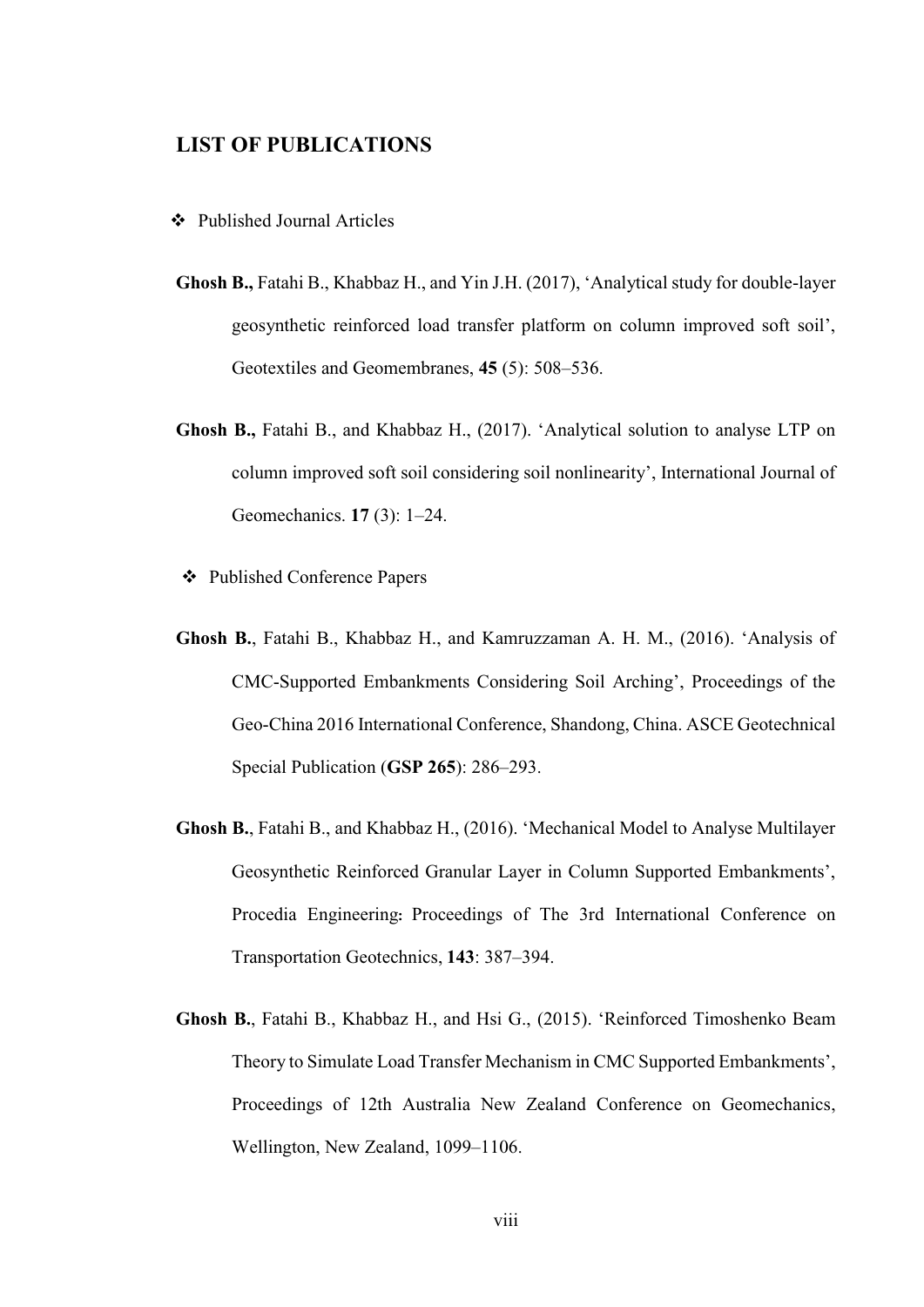**Ghosh B.**, Fatahi B., Khabbaz H., and Kamruzzaman A. H. M., (2015). 'Assessing Load Transfer Mechanism in CMC-Supported Embankments Adopting Timoshenko Beam Theory', Proceedings of XVI European Conference on Soil Mechanics and Geotechnical Engineering: Geotechnical Engineering for Infrastructure and development, Edinburgh, 577–582.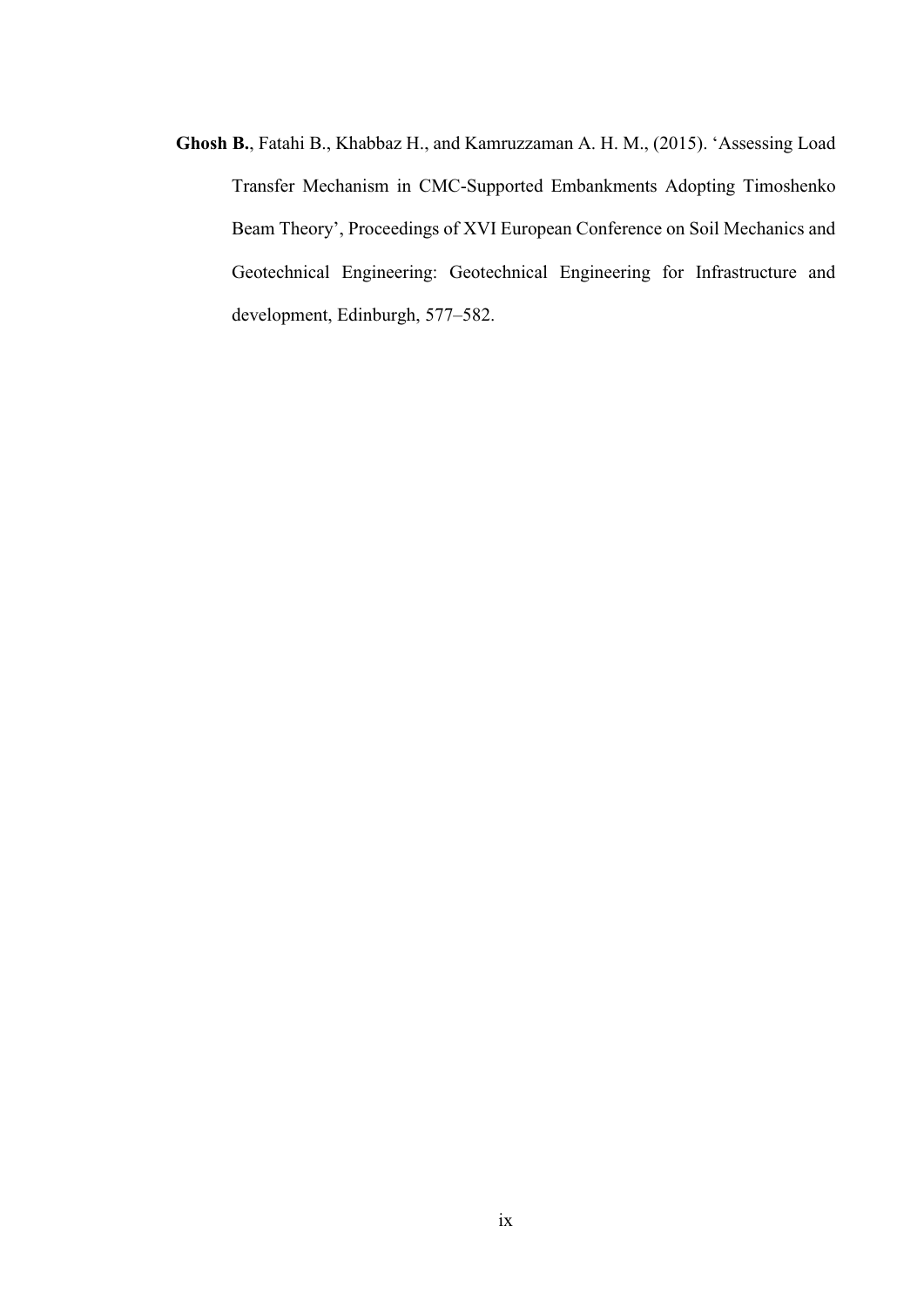# <span id="page-9-0"></span>**TABLE OF CONTENTS**

| 1.   |                                                              |
|------|--------------------------------------------------------------|
| 1.1. |                                                              |
| 1.2. |                                                              |
| 1.3. |                                                              |
| 1.4. |                                                              |
|      |                                                              |
| 2.   |                                                              |
| 2.1  |                                                              |
| 2.2  | Ground Improvement Using Concrete Injected Columns (CICs) 15 |
| 2.3  | Theory of Soil Arching in Column-Supported Embankments17     |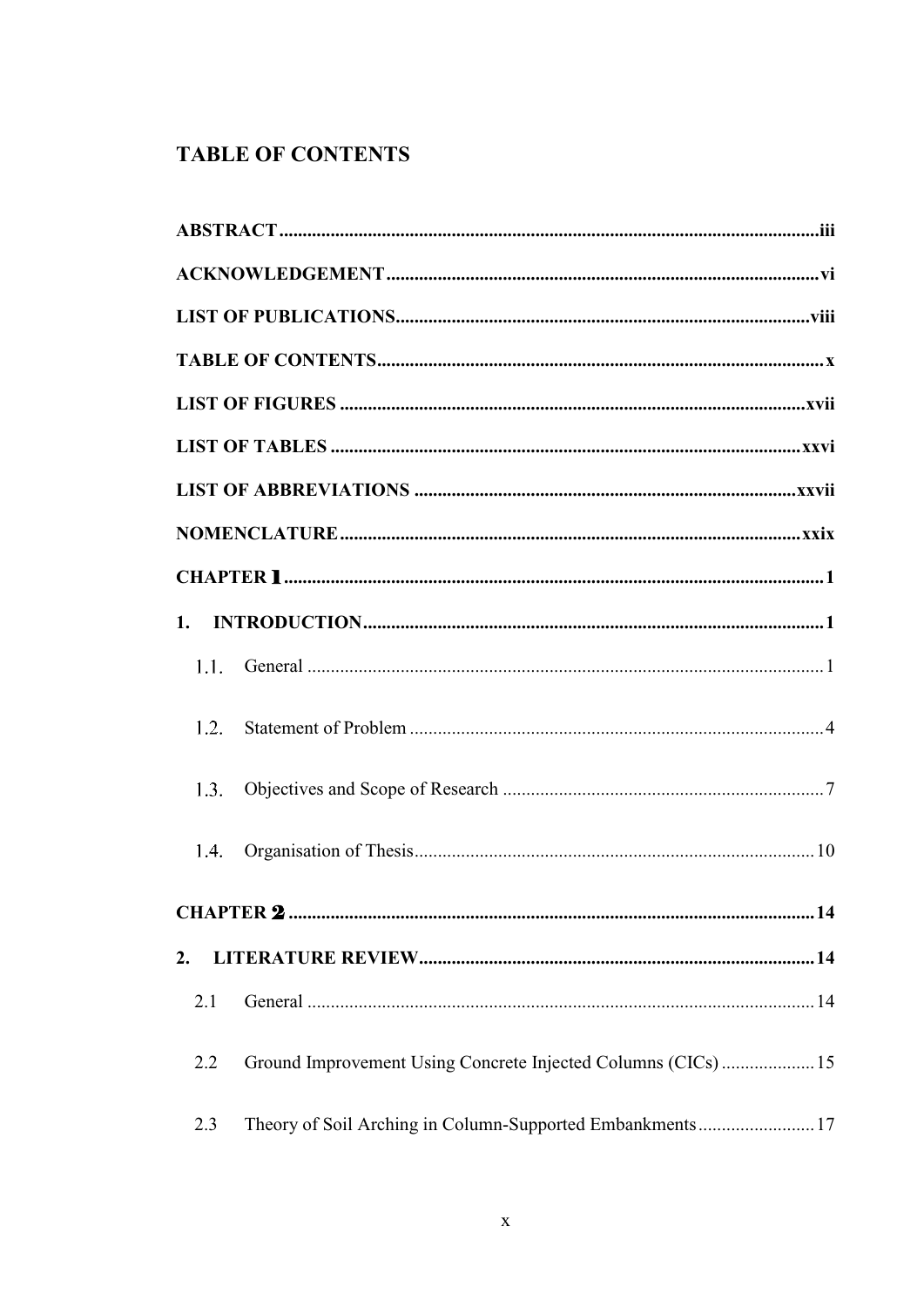| 2.4   | Load Transfer system in Geosynthetic Reinforced Column-Supported       |
|-------|------------------------------------------------------------------------|
|       |                                                                        |
| 2.5   |                                                                        |
| 2.5.1 |                                                                        |
| 2.5.2 |                                                                        |
| 2.6   | Numerical and Experimental Studies of Column-Supported Embankments  22 |
| 2.7   | Empirical and Analytical Model of Column-Supported Embankments 26      |
| 2.7.1 |                                                                        |
| 2.7.2 |                                                                        |
| 2.8   |                                                                        |
| 2.8.1 |                                                                        |
| 2.8.2 |                                                                        |
| 2.9   | Mechanical Behaviour of Geosynthetic Embedded Granular Fill Layer 46   |
| 2.10  |                                                                        |
|       |                                                                        |
| 3.    | ANALYTICAL SOLUTION OF LTP ON COLUMN-IMPROVED SOFT                     |
| 3.1.  |                                                                        |
| 3.2.  |                                                                        |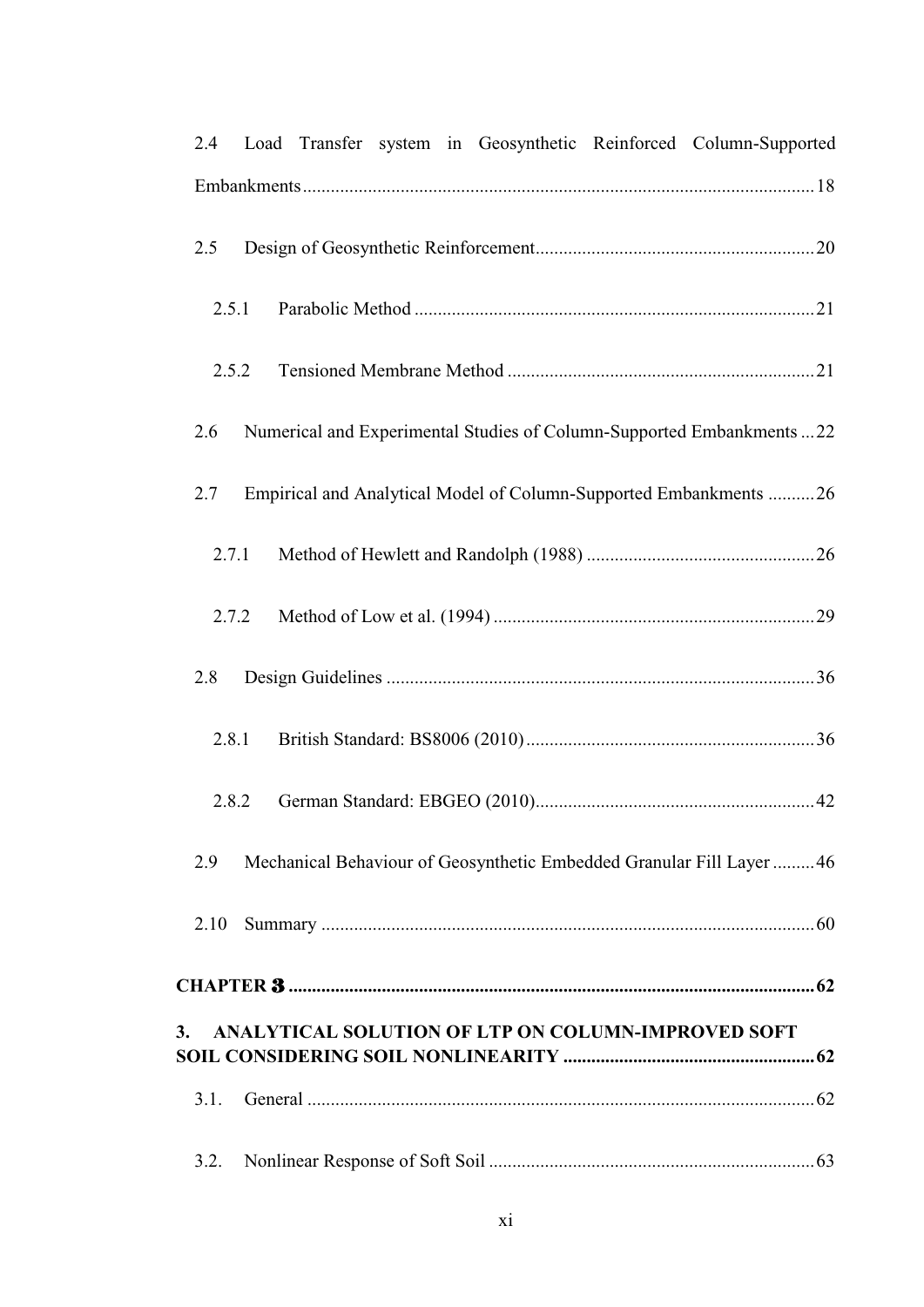| 3.3.   |                                                                                                        |
|--------|--------------------------------------------------------------------------------------------------------|
| 3.3.1. | Equivalent Properties of Cracked Load Transfer Platform 67                                             |
| 3.3.2. |                                                                                                        |
| 3.4.   |                                                                                                        |
| 3.4.1. |                                                                                                        |
| 3.4.2. |                                                                                                        |
| 3.4.3. |                                                                                                        |
| 3.5.   |                                                                                                        |
| 3.6.   |                                                                                                        |
| 3.6.1. | Comparison of Predictions Adopting Different Beam Theories 88                                          |
| 3.6.2. |                                                                                                        |
| 3.6.3. |                                                                                                        |
| 3.6.4. |                                                                                                        |
| 3.6.5. |                                                                                                        |
| 3.7.   |                                                                                                        |
|        |                                                                                                        |
| 4.     | ANALYTICAL STUDY FOR DOUBLE-LAYER GEOSYNTHETIC<br>REINFORCED LOAD TRANSFER PLATFORM ON COLUMN IMPROVED |
|        |                                                                                                        |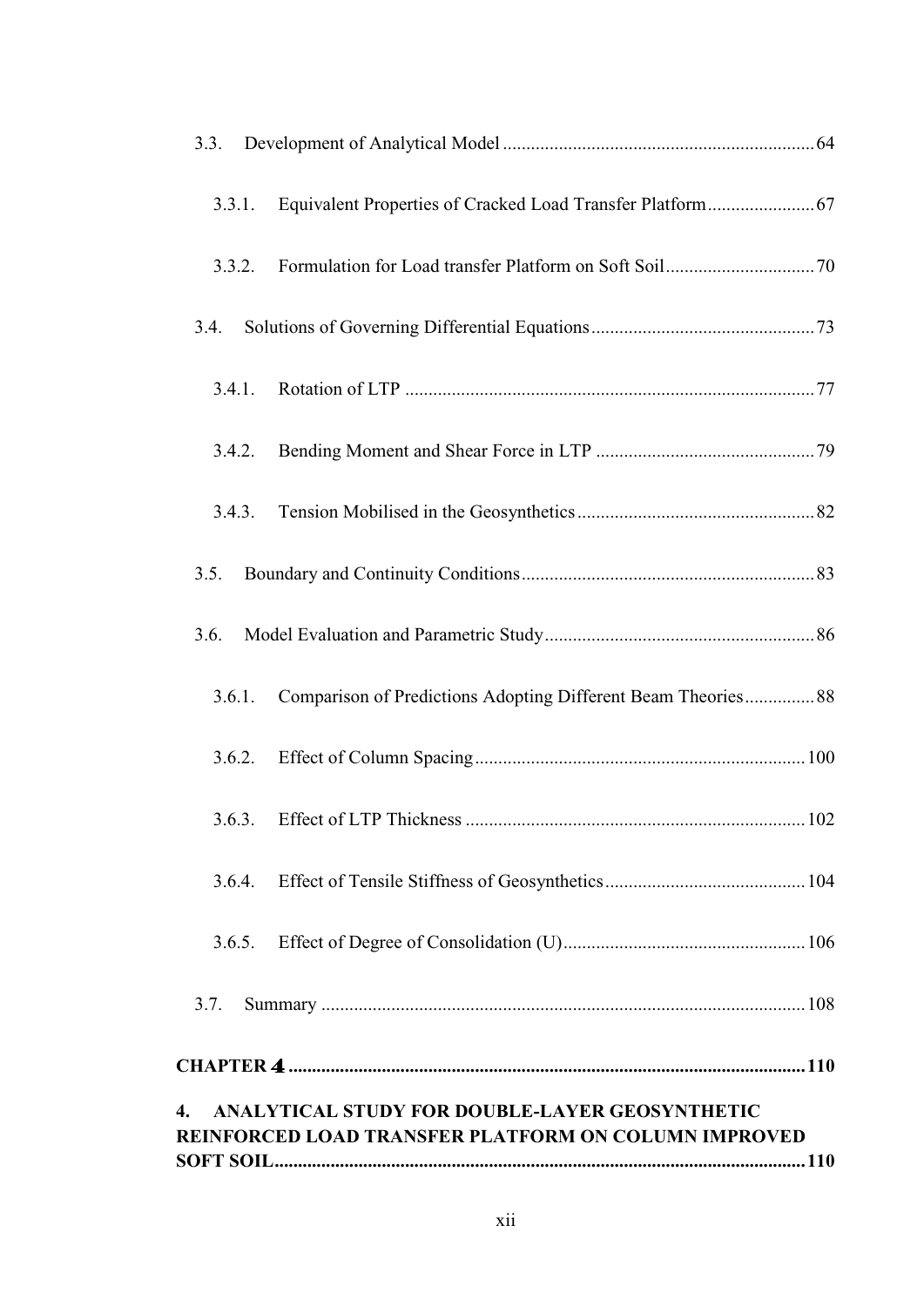| 4.1.   |                                                                    |
|--------|--------------------------------------------------------------------|
| 4.2.   |                                                                    |
| 4.3.   |                                                                    |
| 4.3.1. |                                                                    |
| 4.3.2. |                                                                    |
| 4.3.3. |                                                                    |
| 4.3.4. |                                                                    |
| 4.3.5. |                                                                    |
| 4.4.   |                                                                    |
| 4.4.1. | Predictions of Kerr Foundation Versus Other Foundation Models  140 |
| 4.4.2. |                                                                    |
|        | 4.4.3. Effects of LTP Thickness<br>151                             |
| 4.4.4. |                                                                    |
| 4.4.5. | Effects of Tensile Stiffness of Geosynthetic Reinforcement 156     |
| 4.5.   |                                                                    |
|        |                                                                    |
| 5.     | REINFORCED TIMOSHENKO BEAM TO SIMULATE LOAD TRANSFER               |
| 5.1.   |                                                                    |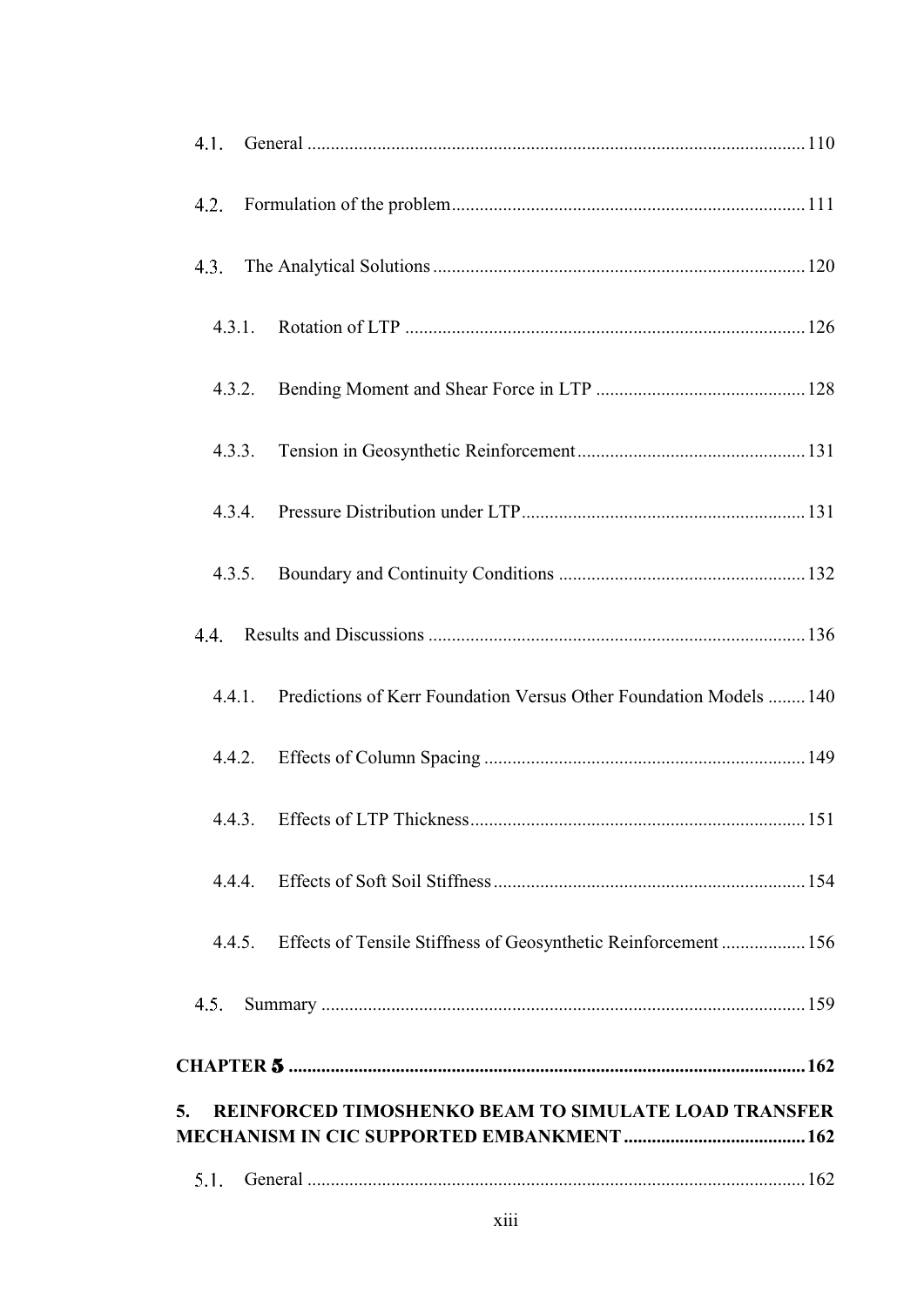| 5.2.   |        | Reinforced Timoshenko Beam Theory to Simulate Load Transfer Mechanism in      |  |  |  |  |  |
|--------|--------|-------------------------------------------------------------------------------|--|--|--|--|--|
|        |        |                                                                               |  |  |  |  |  |
|        | 5.2.1. | Basic Differential Equations for Timoshenko Beam on Elastic Foundation<br>164 |  |  |  |  |  |
|        | 5.2.2. |                                                                               |  |  |  |  |  |
| 5.2.3. |        |                                                                               |  |  |  |  |  |
|        | 5.2.4. |                                                                               |  |  |  |  |  |
| 5.3.   |        | Mechanical Model to Analyse Multilayer Geosynthetic-Reinforced Granular       |  |  |  |  |  |
|        |        |                                                                               |  |  |  |  |  |
|        | 5.3.1. |                                                                               |  |  |  |  |  |
|        | 5.3.2. |                                                                               |  |  |  |  |  |
| 5.3.3. |        |                                                                               |  |  |  |  |  |
|        |        | .182                                                                          |  |  |  |  |  |
| 5.4.   |        | Analysis of CIC-Supported Embankments Considering Soil Arching  185           |  |  |  |  |  |
| 5.4.1. |        |                                                                               |  |  |  |  |  |
| 5.4.2. |        | Geometry and Material Properties of a CIC-Supported Embankments190            |  |  |  |  |  |
| 5.4.3. |        |                                                                               |  |  |  |  |  |
| 5.5.   |        |                                                                               |  |  |  |  |  |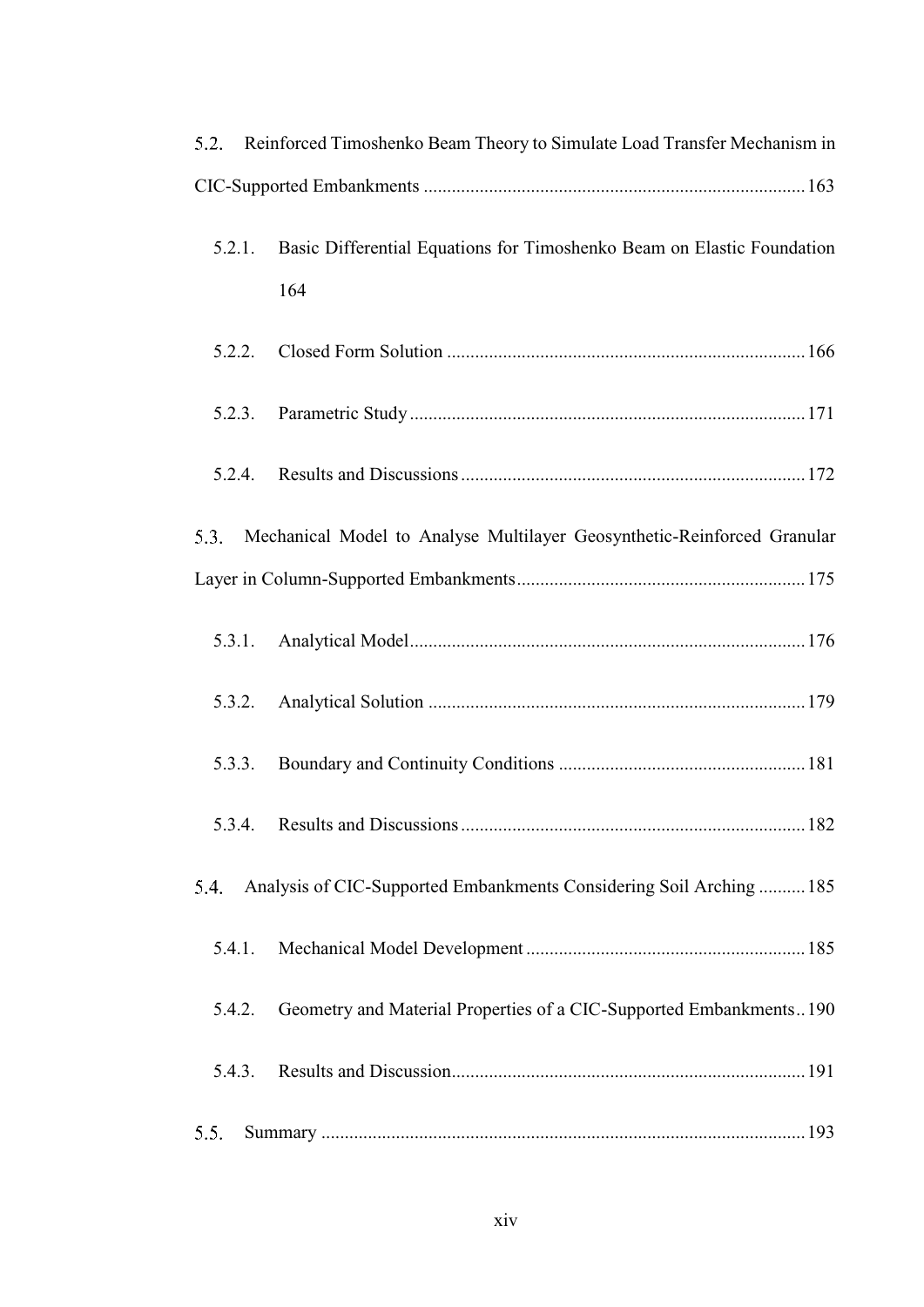| FIELD STUDY AND NUMERICAL MODELLING FOR A ROAD<br>6.<br>EMBANKMENT BUILT ON SOFT SOIL IMPROVED WITH CONCRETE |  |
|--------------------------------------------------------------------------------------------------------------|--|
| 6.1.                                                                                                         |  |
| 6.2.                                                                                                         |  |
| 6.3.                                                                                                         |  |
| 6.4.                                                                                                         |  |
| 6.5.                                                                                                         |  |
| 6.5.1.                                                                                                       |  |
| 6.5.2.                                                                                                       |  |
| 6.5.3.                                                                                                       |  |
| 6.5.4.                                                                                                       |  |
| 6.6.                                                                                                         |  |
| Soil Deformation and Evolution of Excess Pore Pressure218<br>6.6.1.                                          |  |
| 6.6.2.                                                                                                       |  |
| 6.6.3.                                                                                                       |  |
| 6.7.                                                                                                         |  |
|                                                                                                              |  |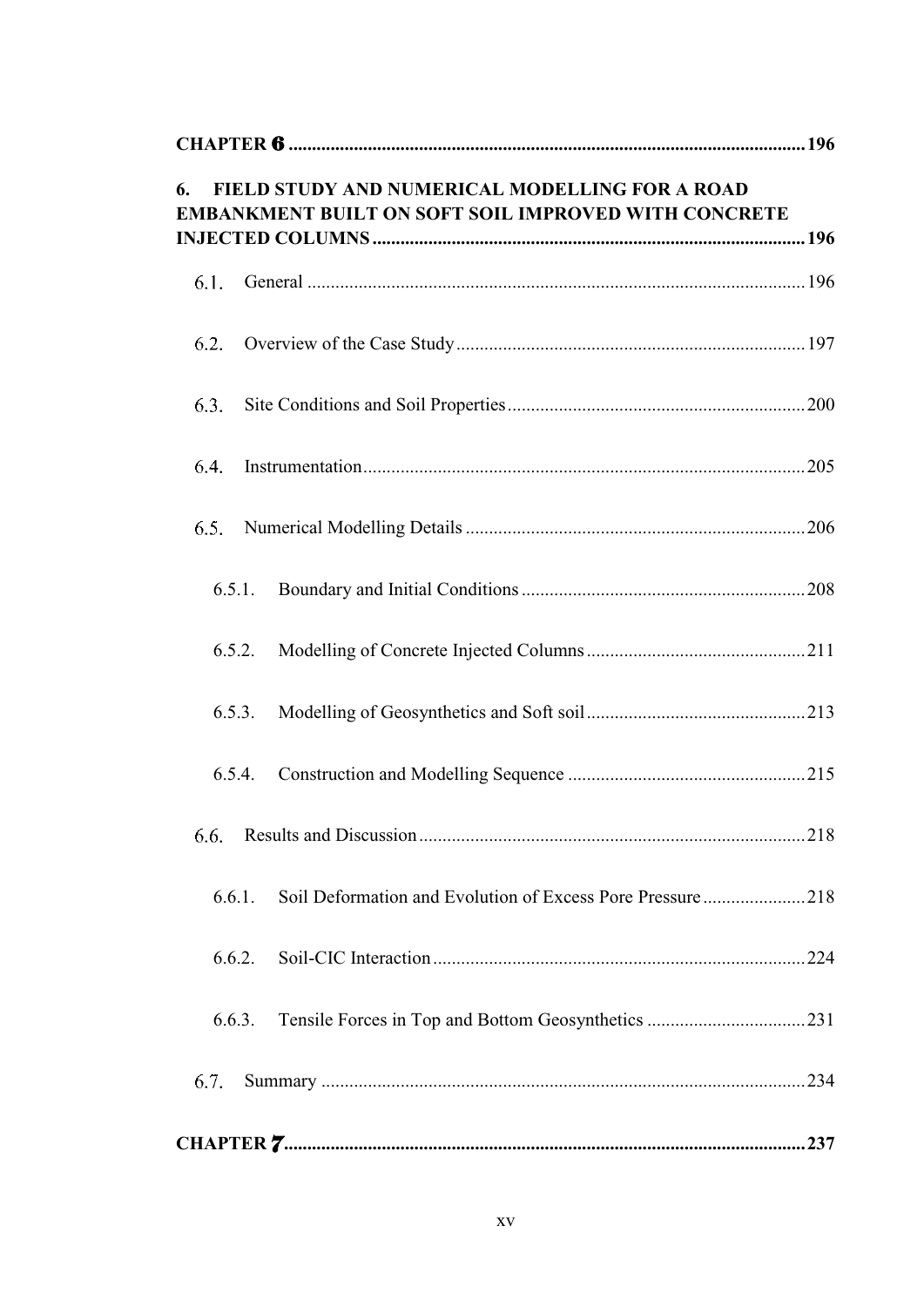| 7. |      |                                                                       |  |
|----|------|-----------------------------------------------------------------------|--|
|    | 7.1. |                                                                       |  |
|    |      |                                                                       |  |
|    | 7.3. |                                                                       |  |
|    |      |                                                                       |  |
|    |      | Appendix A: Algebraic Equations Obtained from the Boundary and the    |  |
|    |      | Appendix B: Summary of Thirteen Algebraic Equations Obtained from the |  |
|    |      |                                                                       |  |
|    |      |                                                                       |  |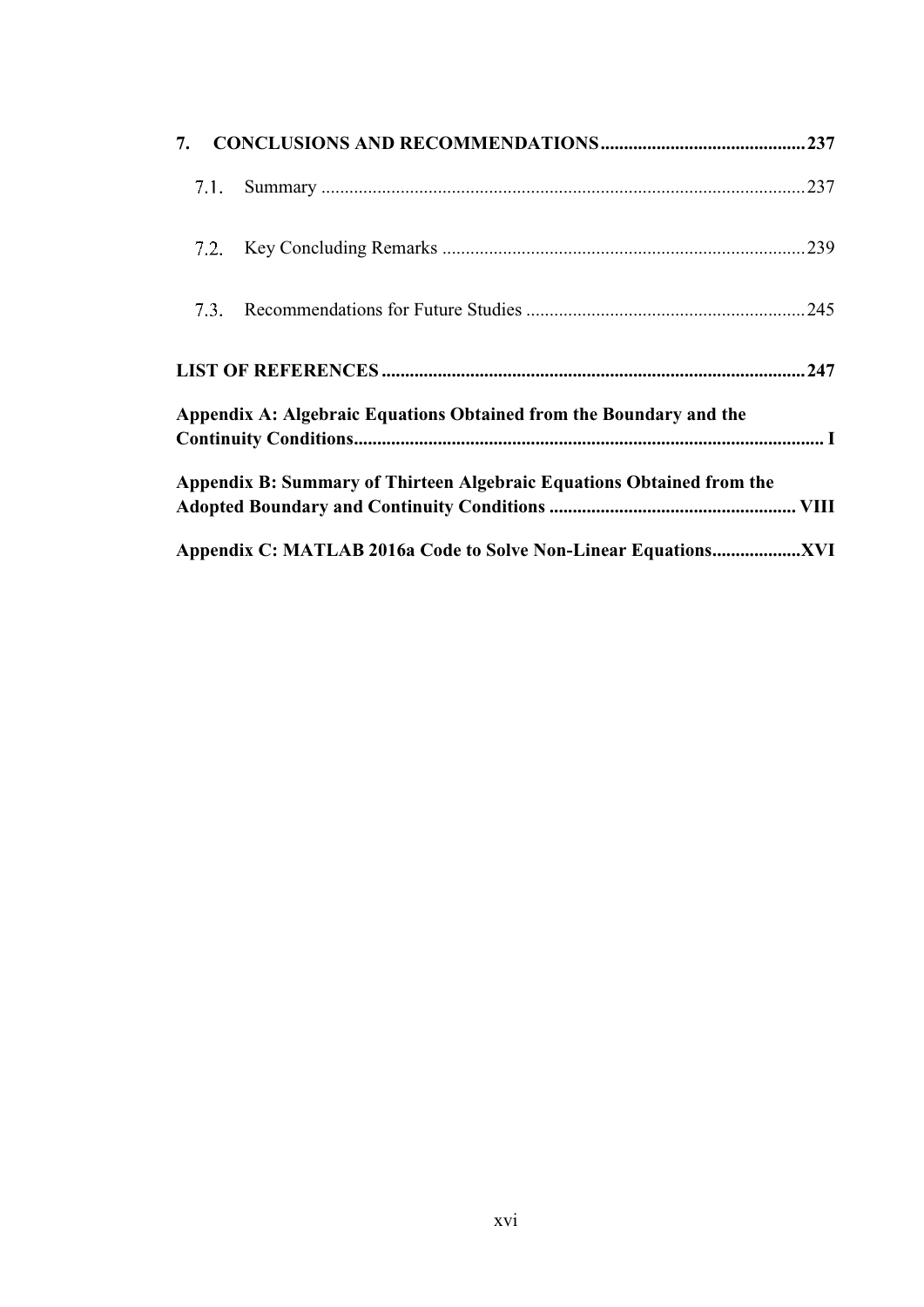## <span id="page-16-0"></span>**LIST OF FIGURES**

| Figure 1.2. Load transfer mechanism of concrete injected columns-supported structures.             |
|----------------------------------------------------------------------------------------------------|
|                                                                                                    |
| Figure 1.3. Fundamental concepts of mechanics for LTP beam: (a) stresses on LTP of a               |
| CIC-supported embankment and (b) details of internal and external forces acting on the             |
|                                                                                                    |
| Figure 2.1. Principle of load transfer mechanism in: (a) Pile and (b) CIC.  16                     |
| Figure 2.2. Different stages of soil arching to demonstrate: (a) the soil mass overlying a         |
| potential void; (b) the formation of a true arch (Void under soil mass); and (c) soil mass         |
| collapses to form an inverted arch (modified after McKelvey, 1994).  17                            |
| Figure 2.3. Load transfer mechanism (modified after Han and Gabr, 2002) 19                         |
|                                                                                                    |
| Figure 2.5. Hewlett and Randolph's (1988) proposed: (a) hemispherical domes model in               |
| three dimension and (b) semicircular model in two dimensions (modified after Hewlett               |
|                                                                                                    |
| <b>Figure 2.6.</b> Equilibrium analysis of an element: (a) at crown and (b) at just above pile cap |
|                                                                                                    |
| Figure 2.7. Analytical model to illustrate: (a) semi-cylindrical sand arch and (b)                 |
|                                                                                                    |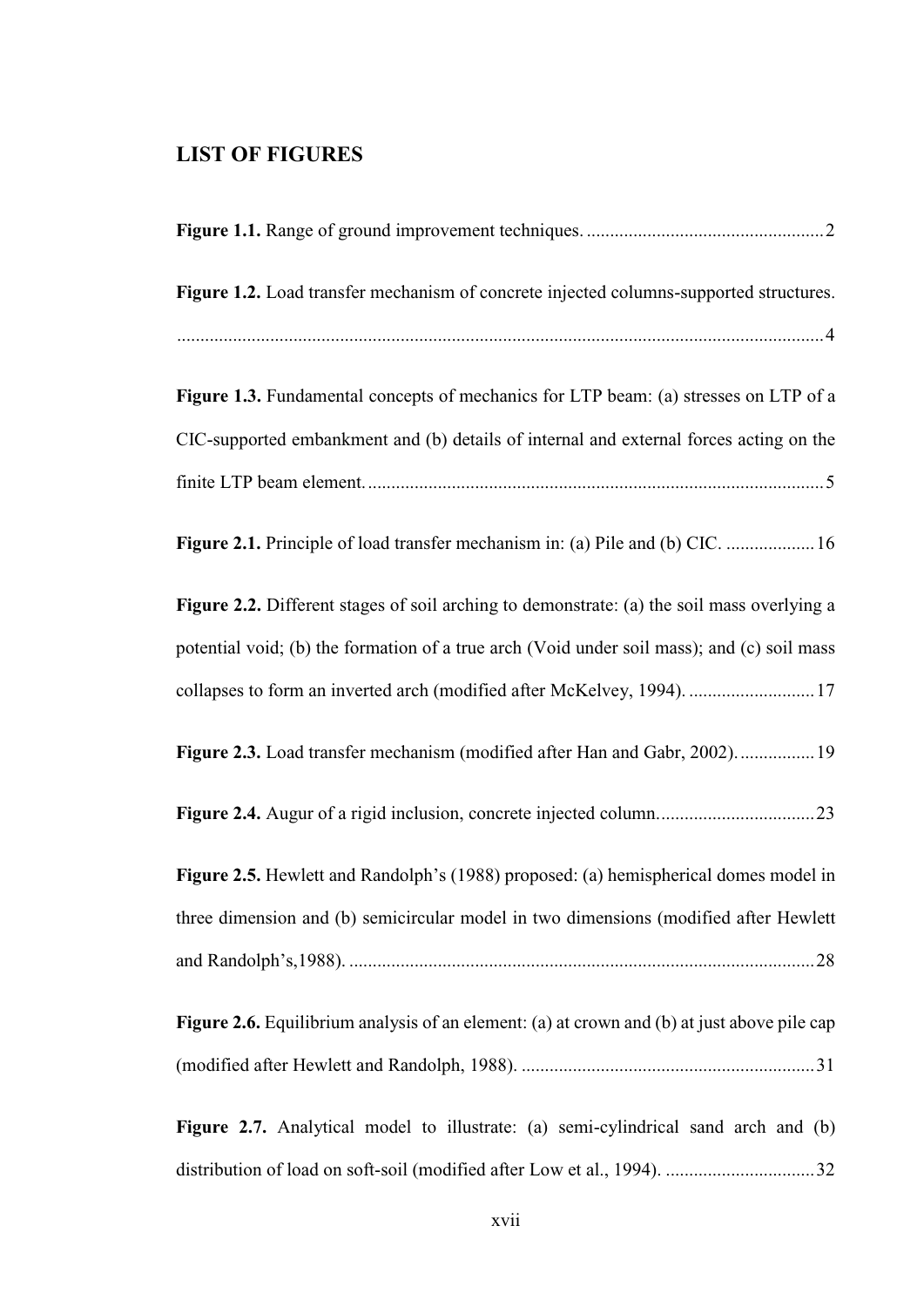| Figure 2.8. Geotextile overlying cap beams and soft ground (modified after Low et al.,          |
|-------------------------------------------------------------------------------------------------|
|                                                                                                 |
| <b>Figure 2.9.</b> Low et al. (1994) proposed model to display: (a) assumed shape of geotextile |
| deformation; (b) stresses acting on geotextile; and (c) idealized pressure distribution on      |
|                                                                                                 |
| Figure 2.10. Arching dome according to British Standard (modified after Alexiew, 2004).         |
|                                                                                                 |
| Figure 2.11. Variables used in determination of TRP (modified after BS8006-1, 2010).            |
|                                                                                                 |
| Figure 2.12. Outer limit of pile caps (modified after BS8006-1, 2010) 41                        |
| Figure 2.13. Lateral sliding at fill and reinforcement interface (modified after BS8006-        |
|                                                                                                 |
| Figure 2.14. Multi arching model (modified after Zaeske, 2001 and 2002).  43                    |
| Figure 2.15. Maximum strain in the geosynthetic reinforcement (Kempfert et al., 2004)           |
|                                                                                                 |
| Figure 2.16. Calculation of the resulting force F assigned to the load influence area AL        |
|                                                                                                 |
| Figure 2.17. Gerringong upgrade project site (Roads and Maritime Services, 2015)47              |
| Figure 2.18. Beam on elastic foundation: (a) force acting along the length and (b) details      |
|                                                                                                 |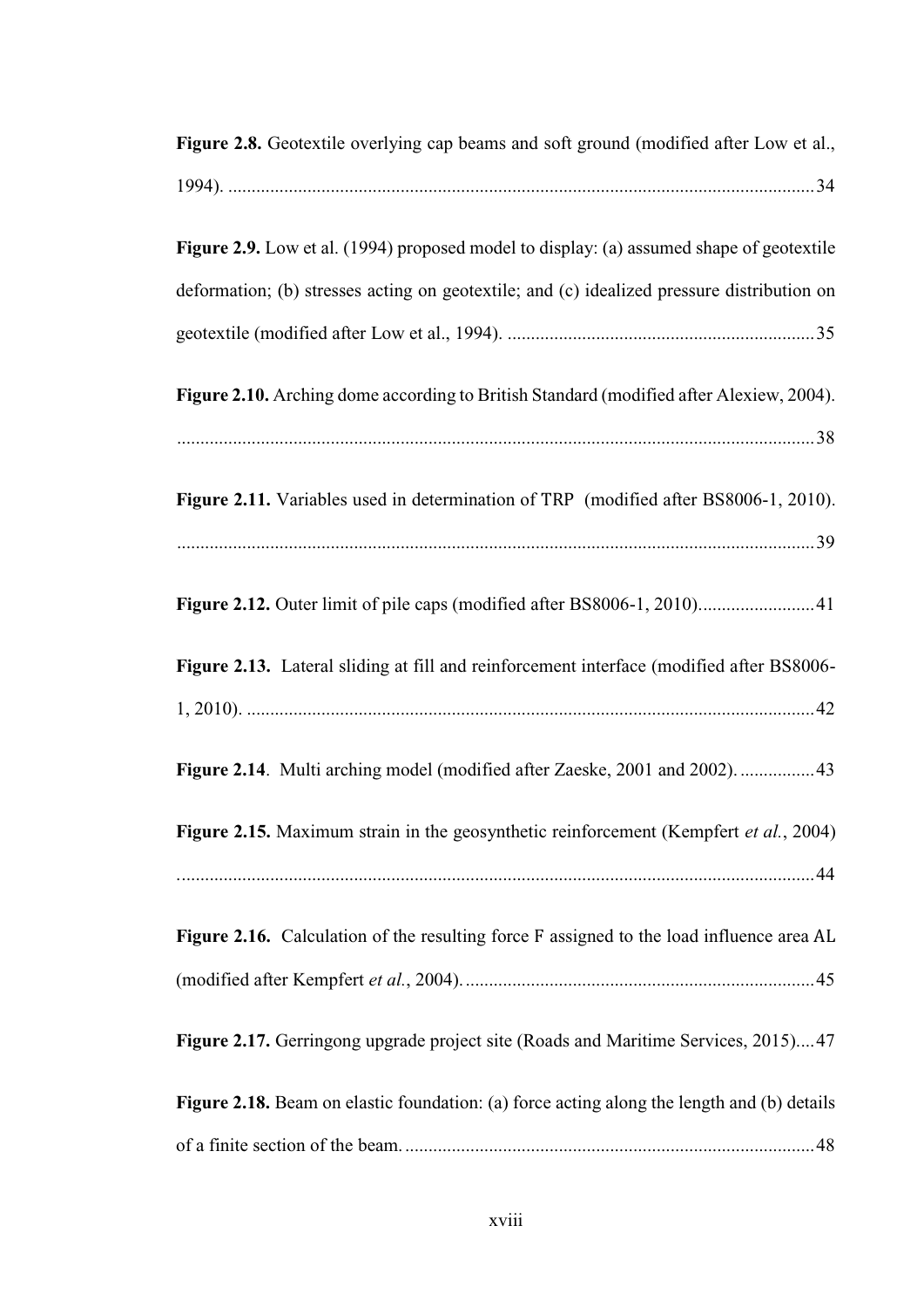| Figure 2.19. Different beam theories displaying: (a) beam on elastic foundation; (b)                                                                                       |
|----------------------------------------------------------------------------------------------------------------------------------------------------------------------------|
| deformation due to shear only (Pasternak shear layer; $CL =$ centreline); (c) deformation                                                                                  |
| due to bending only (EB = Euler-Bernoulli beam; $CS$ = cross section; $NA$ = neutral axis);                                                                                |
| and (d) deformation due to bending and shear $(TB = Timoshenko beam)$ 52                                                                                                   |
| Figure 2.20. Free-body diagram of an infinitesimal beam element for (a) Pasternak shear                                                                                    |
|                                                                                                                                                                            |
| Figure 2.21. Structural illustration of a Timoshenko beam: (a) vertical deflection and (b)                                                                                 |
| Figure 2.22. CIC-supported embankment: (a) sketch of a geosynthetic-reinforced CIC-<br>supported embankment over soft soil system and (b) location of tension in the LTP58 |
| Figure 3.1. Nonlinear response of soft soil: (a) stress-strain curve and (b) assumed                                                                                       |
| Figure 3.2. Deflection pattern and tension cracks in LTP supported on multiple columns                                                                                     |
| Figure 3.3. (a) Typical sketch of a geosynthetic reinforced column supported granular                                                                                      |
| Figure 3.4. Different cross sections of LTP when: (a) uncracked; (b) tension at bottom                                                                                     |
| Figure 3.5. Load transfer platform showing: (a) different sections in LTP and (b) pressure                                                                                 |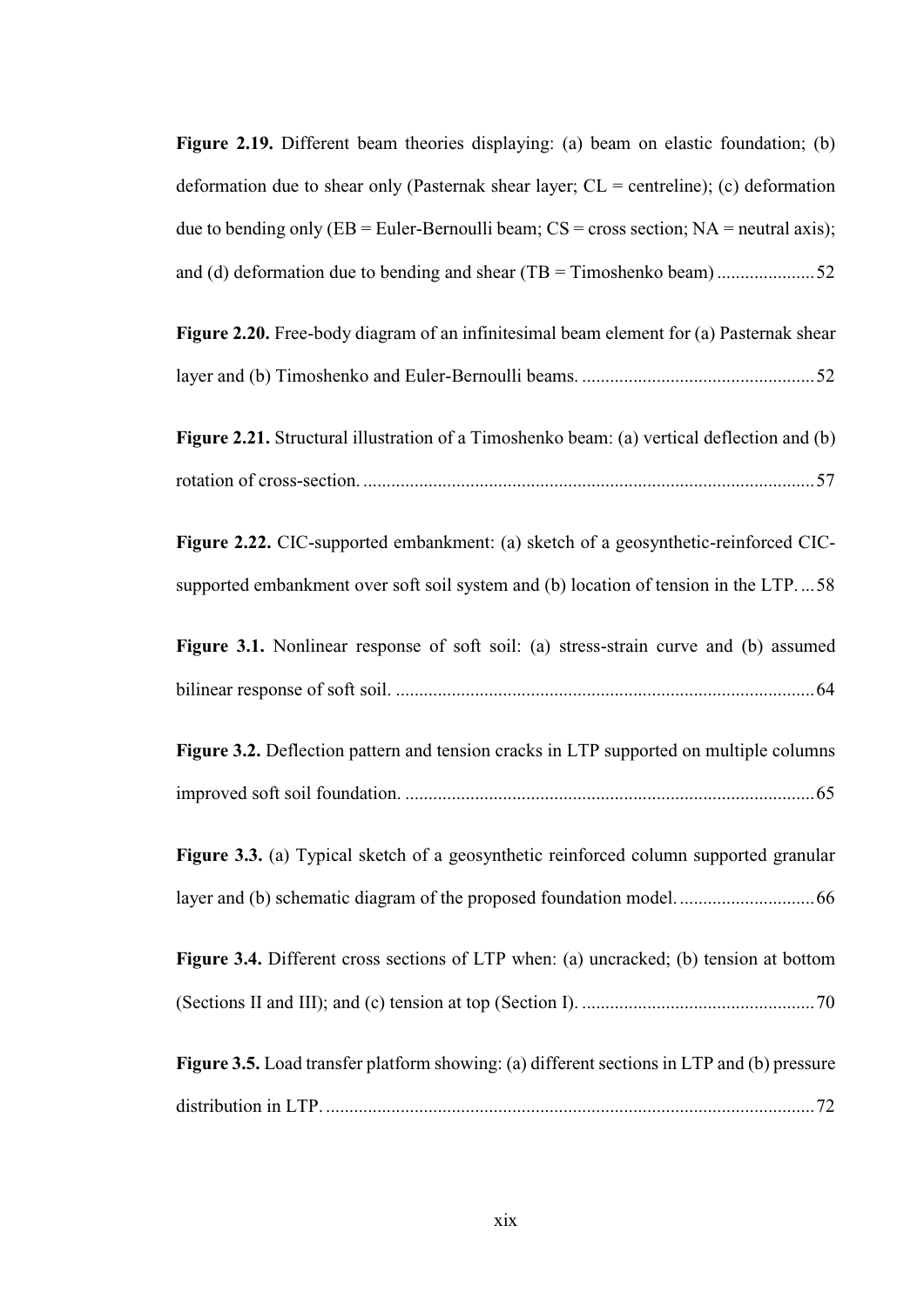**Figure 3.6.** Stress-strain behaviour of soft estuarine clay (CH): (a) stress-displacement curve from Oedometer test and (b) calculated modulus of subgrade reaction for soft soil.

.........................................................................................................................................89

**Figure 3.7.** Illustration of: (a) LTP on soft soil for baseline case; (b) variation of deflection; and (c) variation of slope of CL of LTP (dw/dx) at the end of consolidation. .........................................................................................................................................93

**Figure 3.8.** Illustration of: (a) LTP on soft soil for baseline case; (b) variation of bending moment; and (c) shear force at the end of consolidation. ...............................................95

**Figure 3.9.** Illustration of: (a) LTP on soft soil for baseline case; (b) variation of rotation of CS of LTP due to bending  $(\theta)$ ; (c) variation of shear strain developed in LTP (γ); and (d) variation of mobilised tension in geosynthetics at the end of consolidation.............98

**Figure 3.10.** Comparison of stress concentration ratio considering LTP as TB, EB, and PSL................................................................................................................................100

|  |  |  |  | Figure 3.11. Effect of column spacing on: (a) maximum settlement of LTP and (b) |  |  |
|--|--|--|--|---------------------------------------------------------------------------------|--|--|
|  |  |  |  |                                                                                 |  |  |

**Figure 3.12.** Effect of thickness of LTP on: (a) maximum settlement of LTP and (b) maximum mobilised tension in geosynthetics. .............................................................104

**Figure 3.13.** Effect of tensile stiffness of geosynthetics on: (a) maximum settlement of LTP and (b) maximum mobilised tension in geosynthetics..........................................105

**Figure 3.14.** Effect of degree of consolidation of soft soil on: (a) maximum settlement of LTP and (b) maximum mobilised tension in geosynthetics..........................................107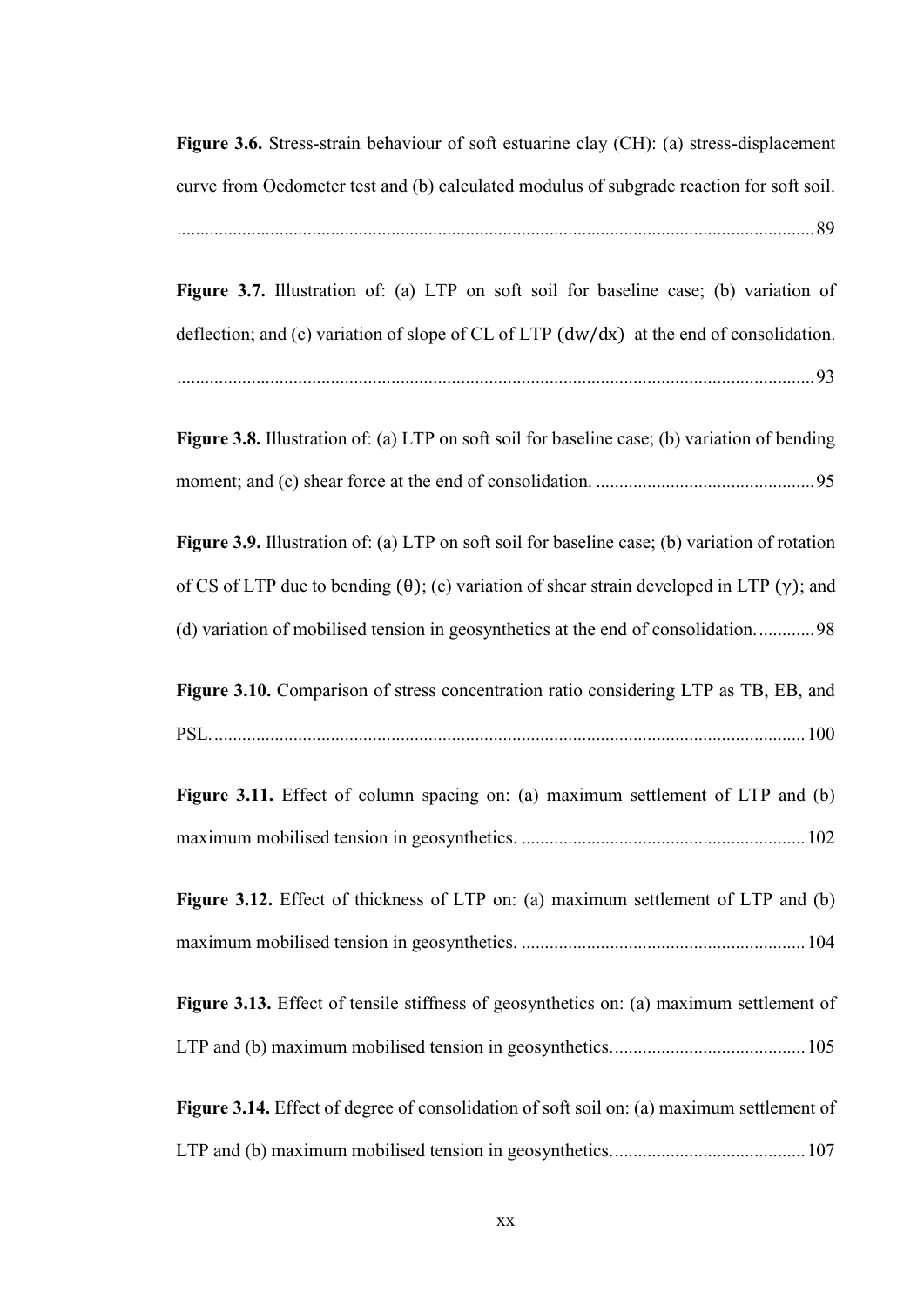**Figure 4.1.** Illustration of: (a) proposed mechanical model of load transfer platform on column improved soft soil in plane strain condition; (b) free-body diagram of element A in sagging part; and (c) free-body diagram of element B in sagging part.....................112

**Figure 4.2.** Typical diagram of: (a) deflection profile of load transfer platform (LTP), (b) effective cross-section of LTP in sagging region, and (c) effective cross-section of LTP in hogging region. .........................................................................................................116

**Figure 4.3.** Comparison of: (a) settlement and (b) rotation profiles of LTP considering soft soil as Kerr, Pasternak, and Winkler foundation models.......................................134

**Figure 4.4.** Comparison of: (a) bending moment of LTP, (b) shear force in LTP, and (c) shear force developed in soft soil considering soft soil as Kerr, Pasternak, and Winkler foundation models**.**........................................................................................................145

**Figure 4.5.** Comparison of mobilised tensions in: (a) top and (b) bottom geosynthetic layers considering soft soil as Kerr, Pasternak, and Winkler foundation models.........147

**Figure 4.6.** Effect of column spacings for the case of LTP on Kerr foundation model on: (a) the maximum deflections of LTP and (b) the maximum normalised tensions in the geosynthetics.................................................................................................................151

**Figure 4.7.** Effect of LTP thicknesses for the case of LTP on Kerr foundation model on: (a) the maximum deflections of LTP and (b) the maximum normalised tensions in the geosynthetics.................................................................................................................153

**Figure 4.8.** Effect of soft soil stiffnesses for the case of LTP on Kerr foundation model on: (a) the maximum deflections of LTP and (b) the maximum normalised tensions in the geosynthetics.................................................................................................................155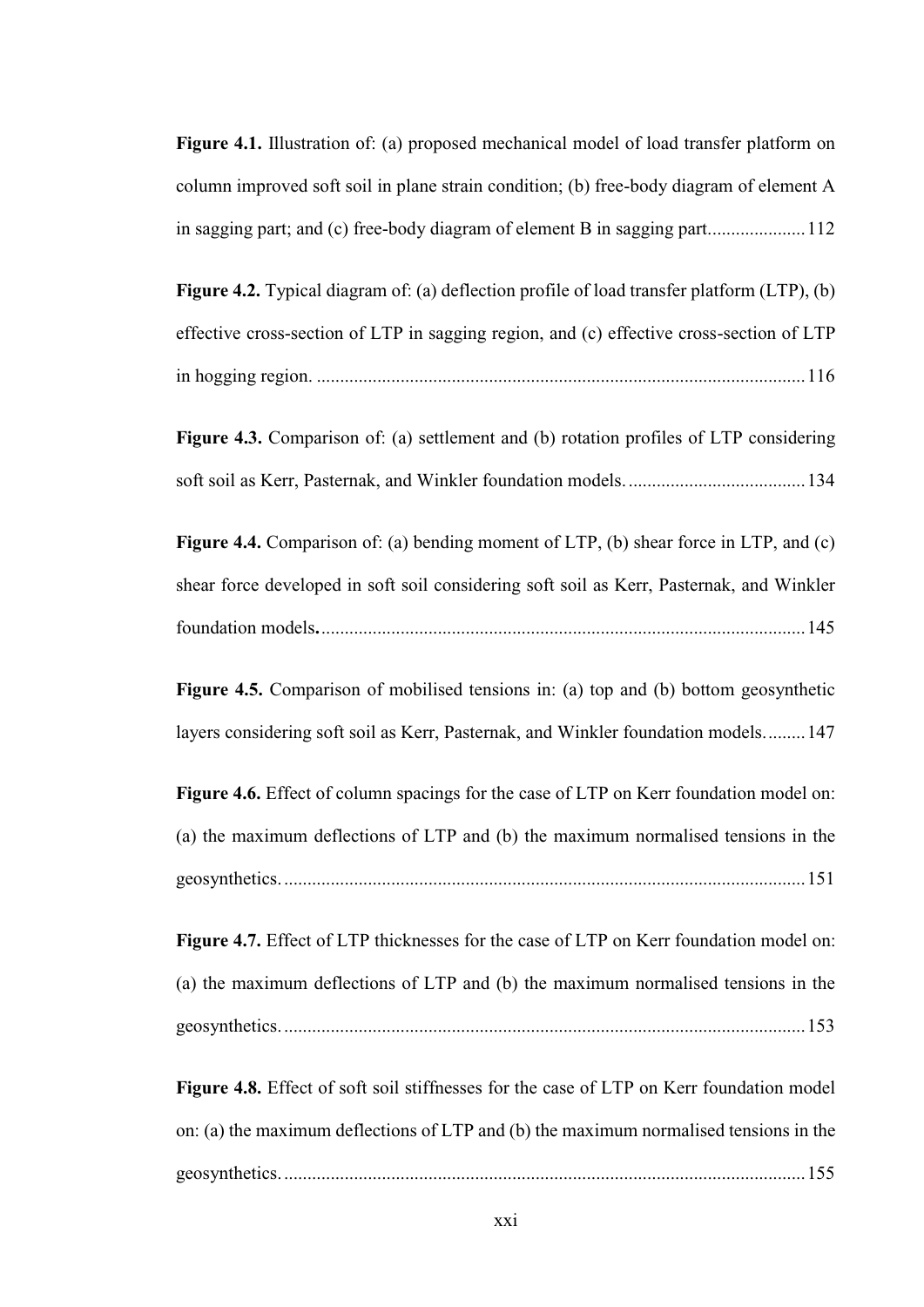| Figure 4.9. Effect of tensile stiffnesses of geosynthetic reinforcement for the case of LTP        |
|----------------------------------------------------------------------------------------------------|
| on Kerr foundation model on: (a) the maximum deflections of LTP and (b) the maximum                |
|                                                                                                    |
| Figure 5.1. Modified model of Yin's (2000a) model showing: (a) foundation model for                |
| the geosynthetic reinforced granular layer on soft soil proposed by and (b) forces acting          |
|                                                                                                    |
| Figure 5.2. Schematic diagram of the proposed foundation model for CIC supported                   |
|                                                                                                    |
| Figure 5.3. Illustration of: (a) stresses acting on proposed 2-dimensional foundation              |
| model for geosynthetic reinforced CIC supported embankment and (b) free body diagram               |
|                                                                                                    |
| Figure 5.4. Typical cross section of a geosynthetic reinforced CIC supported                       |
|                                                                                                    |
| Figure 5.5. Effects of the thickness of LTP with GR and without GR on: (a) maximum                 |
| settlement and differential settlement of the LTP and (b) bending stiffness and shear              |
|                                                                                                    |
| Figure 5.6. Variations in: (a) settlement of the LTP in x-direction and (b) tension                |
|                                                                                                    |
| <b>Figure 5.7.</b> Variations in: (a) shear force developed in the reinforced LTP and (b) rotation |
| angle of the LTP with geosynthetic reinforcement and without geosynthetic                          |
|                                                                                                    |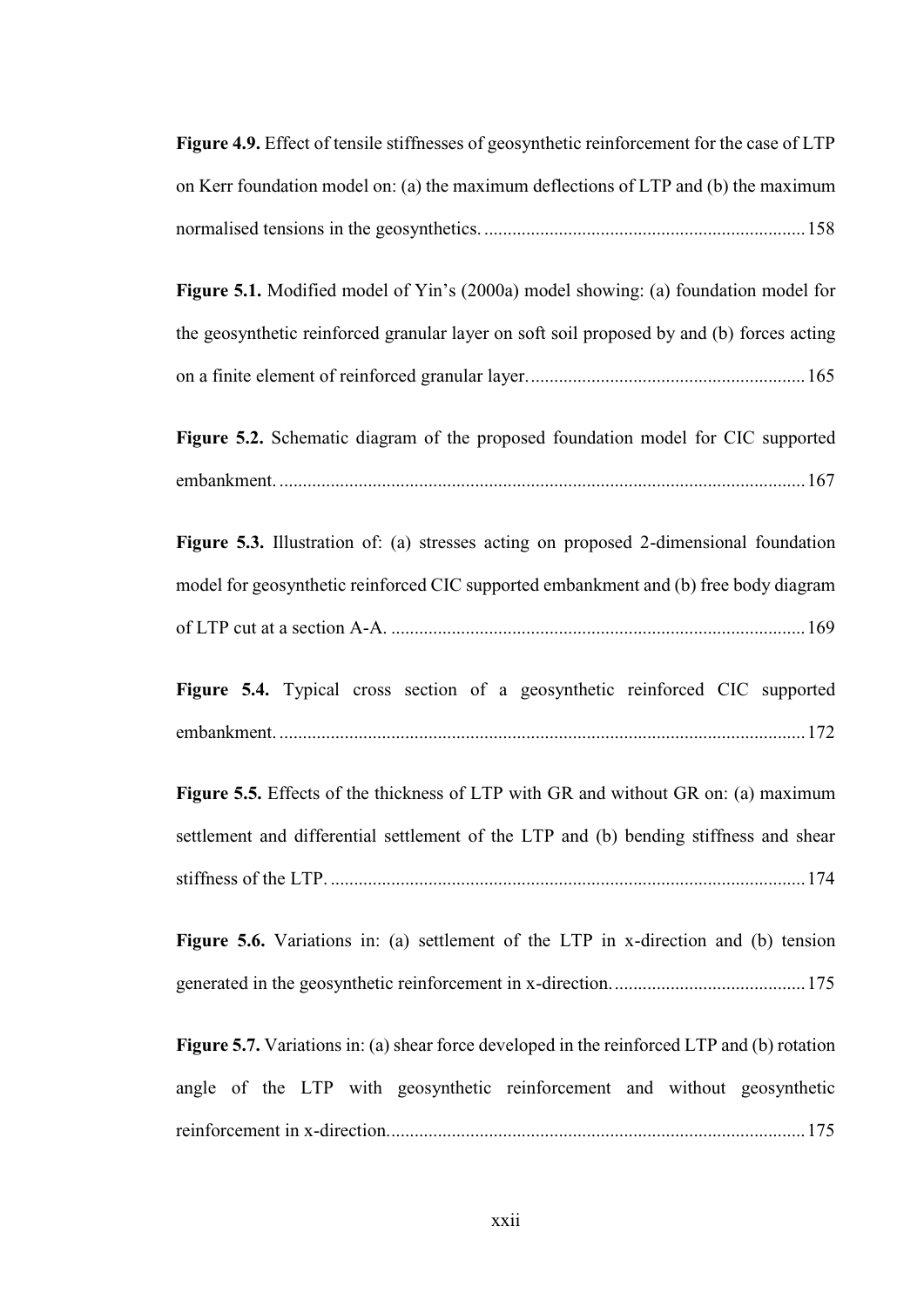| <b>Figure 5.8.</b> Illustration of: (a) embankment on CIC-improved soft soil and (b) proposed |  |
|-----------------------------------------------------------------------------------------------|--|
|                                                                                               |  |
| <b>Figure 5.9.</b> Proposed mechanical model demonstrating: (a) multilayer geosynthetic-      |  |

reinforced granular fill soft soil column system and (b) stress application in different

Figure 5.10. Effect of embankment height with multilayer geosynthetic reinforcements on: (a) settlement profiles and (b) rotation of the LTP. ................................................183

Figure 5.11: Typical profile of normalised mobilised tension in the geosynthetic reinforcement along the length of the LTP from the centreline of CIC........................184

**Figure 5.12.** Sketch of: (a) embankment resting on CIC-improved soft soil and (b) proposed foundation model...........................................................................................186

**Figure 5.13**. Illustration of: (a) assumed deformation shape of CIC-improved ground and (b) stresses on the LTP elements within the soil and column region............................188

**Figure 5.14.** Effect of arching on: (a) stresses on LTP and (b) deflection of LTP. .....192

**Figure 5.15.** Effect of arching on: (a) shear force and (b) moment in the LTP. .......... 192

**Figure 5.16.** Effect of arching on: (a) rotation of LTP and (b) tension in GR. ............. 193

**Figure 6.1.** Ground improvement zones for the northbound bridge abutment approach leading to the north abutment of the Infra 5 bridge. .....................................................198

**Figure 6.2.** A schematic cross-sectional 2-D view of the CIC improved ground near the bridge abutment.............................................................................................................199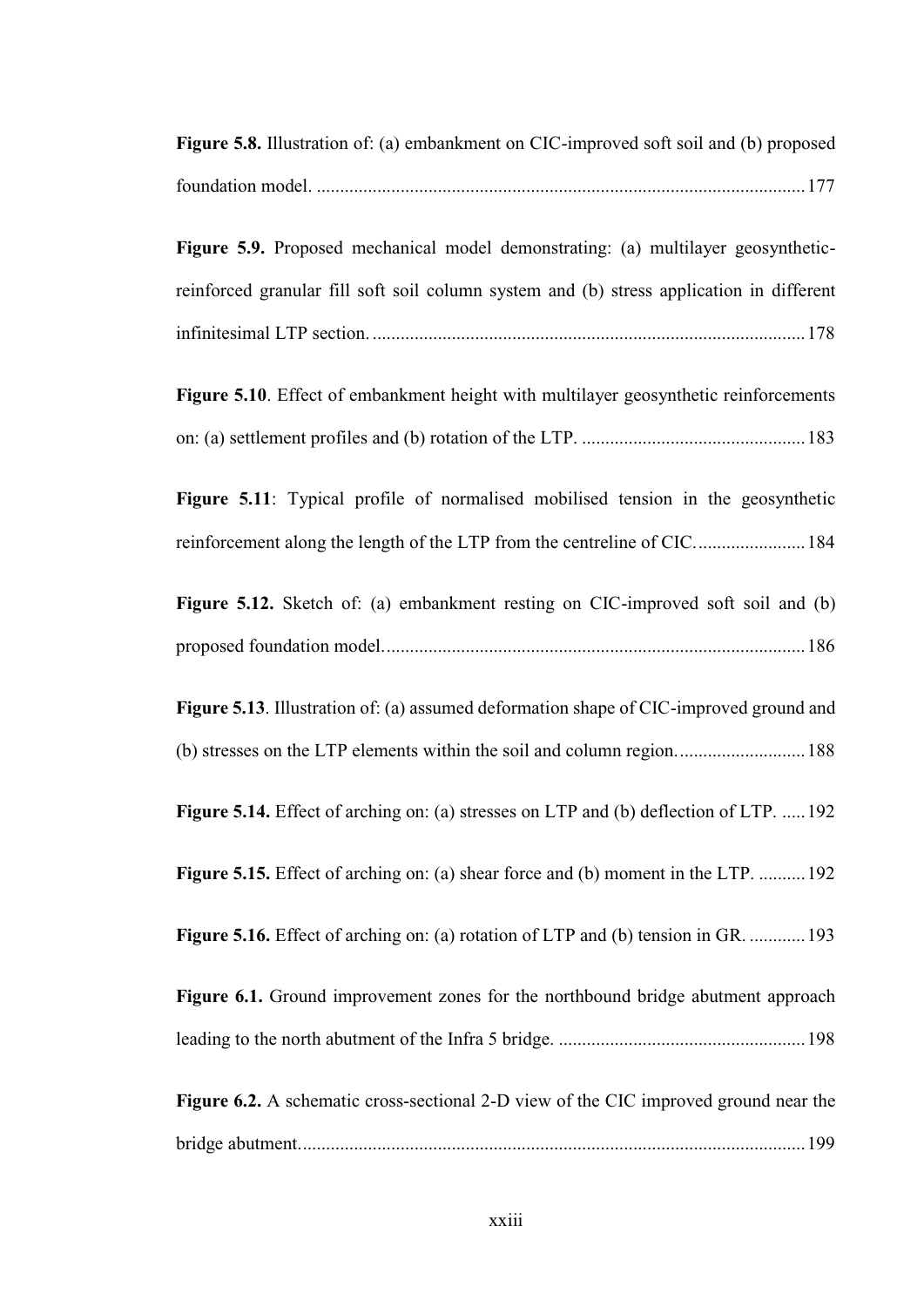| rigure 6.5. The requirement of termination depth during motaling Crettminimining 200                  |
|-------------------------------------------------------------------------------------------------------|
| <b>Figure 6.4.</b> Geotechnical investigation at the site: (a) The investigation locations; and (b)   |
| geotechnical long section at the section of the northern bridge approach embankment.                  |
|                                                                                                       |
|                                                                                                       |
| Figure 6.6. Layout of instrumentation for the section at the Infra-5 close to the North               |
|                                                                                                       |
| Figure 6.7. Schematic diagram of the section adopted for finite element modelling (all                |
|                                                                                                       |
| Figure 6.8. Geometry of adopted numerical modelling: (a) plan view and (b) three-                     |
|                                                                                                       |
| <b>Figure 6.9.</b> Initial results of: (a) hydrostatic pore water pressure and (b) vertical effective |
|                                                                                                       |
| Figure 6.10. Construction sequence and installation of instrumentations in site216                    |
| Figure 6.11. Locations of instrumentations for field measurements219                                  |
| Figure 6.12. Variation of settlement at the base of the embankment219                                 |
| Figure 6.13. Variation of lateral soil displacement with depth at the locations of                    |
| inclinometer: (a) I1 (I_M110_1865_N01) and (b) I2 (I_M110_1885_N01). 221                              |
| <b>Figure 6.14.</b> Lateral displacement of soil over time at the location of: (a) inclinometer I1    |
|                                                                                                       |

**Figure 6.3.** The requirement of termination depth during installing CIC. ...................200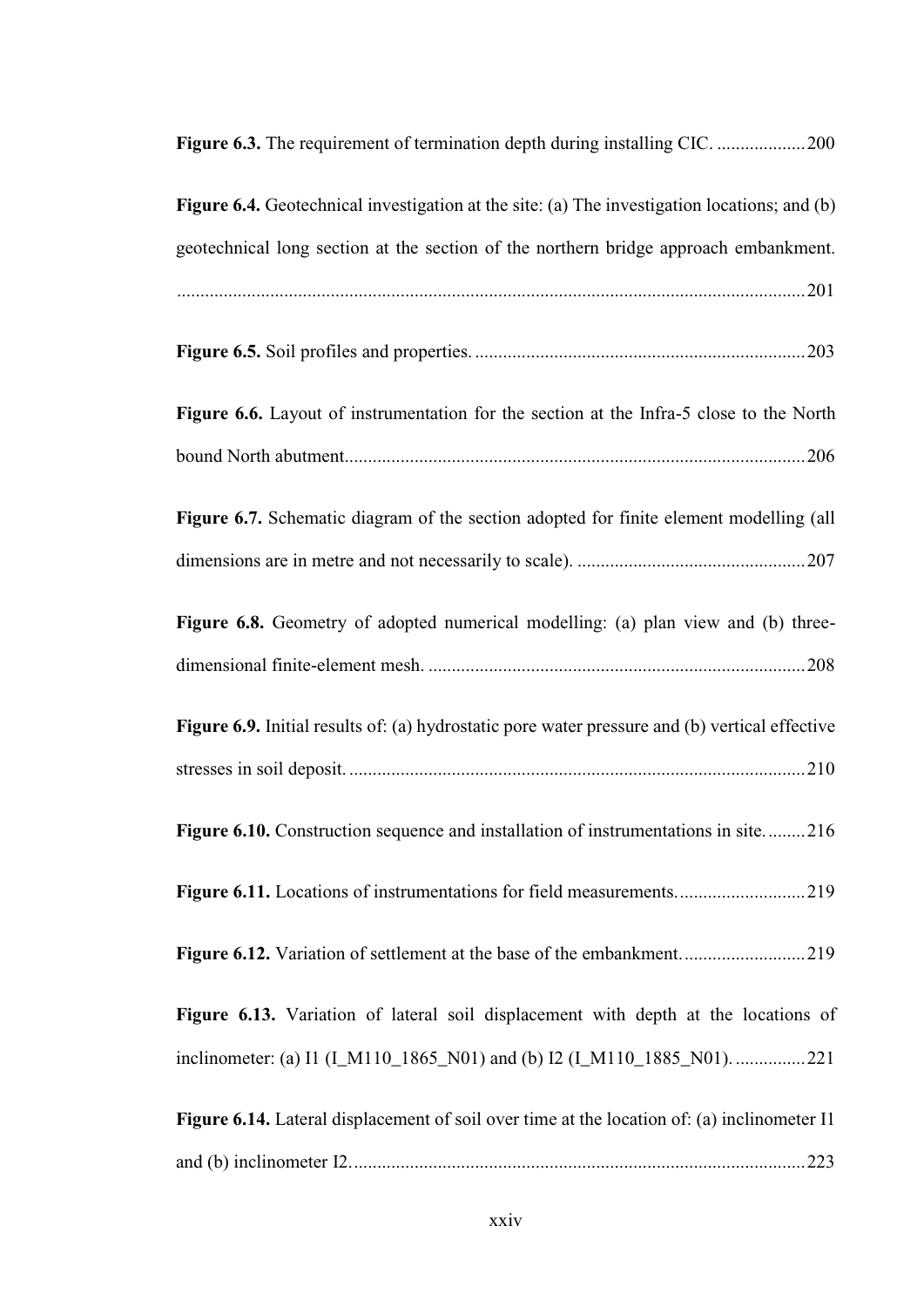| Figure 6.15. Variation of excess pore water pressure with time at the location of           |
|---------------------------------------------------------------------------------------------|
|                                                                                             |
| Figure 6.16. Variation of vertical stress acting on top of column with time225              |
| Figure 6.17. Predicted variations of: (a) lateral deflection, (b) bending moment, (c) shear |
|                                                                                             |
| Figure 6.18. Vertical stress on the ground surface at the base of the embankment along      |
|                                                                                             |
| Figure 6.19. Vertical stress on the ground surface at the base of the embankment in long    |
|                                                                                             |
| Figure 6.20. Settlement profiles at the end of several construction stages along section    |
|                                                                                             |
| Figure 6.21. Tensile force produces in the geosynthetics: (a) close to pile along section   |
|                                                                                             |
| Figure 6.22. Comparison of settlement at various locations after adding 3 m of surcharge.   |
|                                                                                             |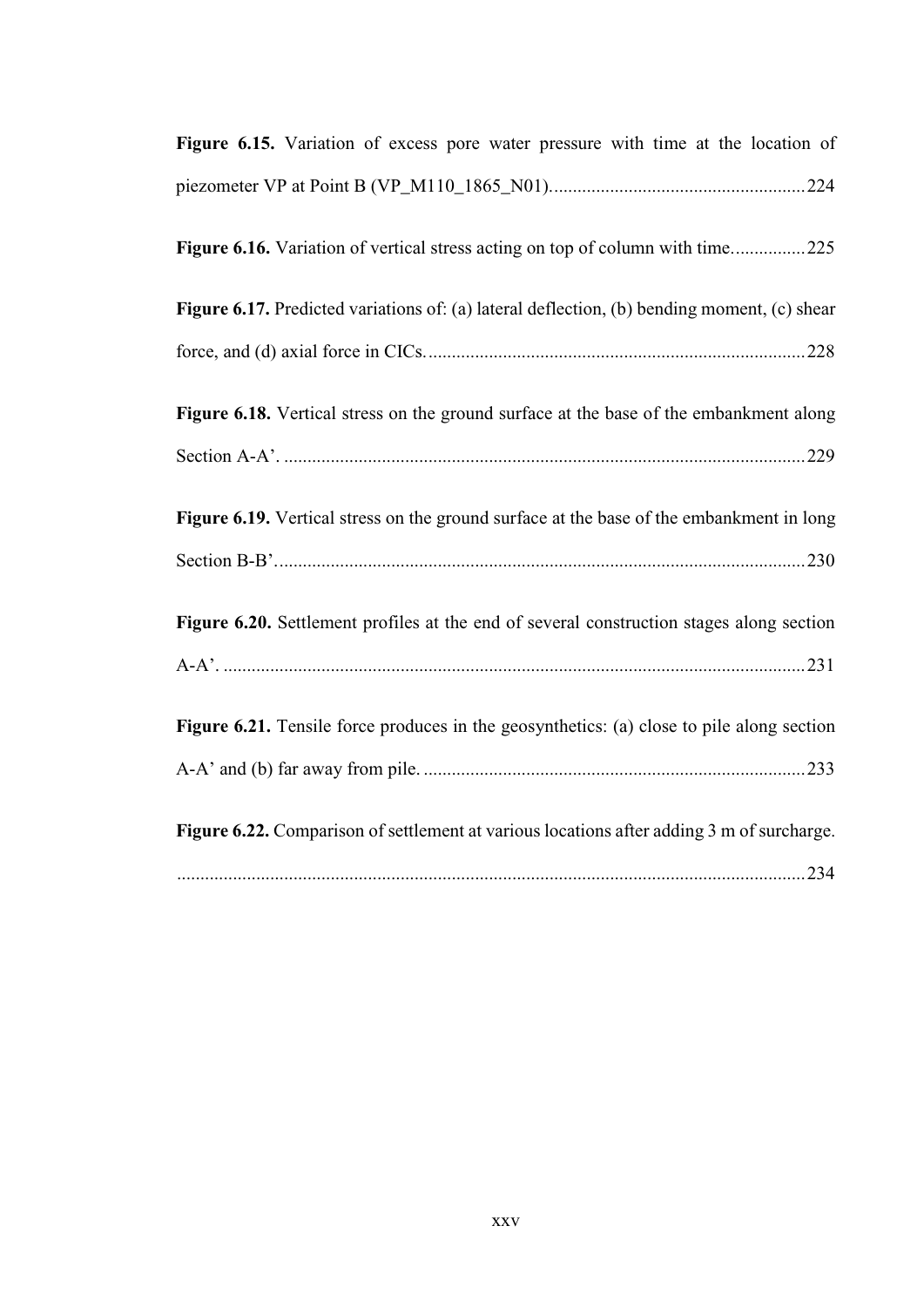## <span id="page-25-0"></span>**LIST OF TABLES**

| Table 4.1. Properties of materials used in the baseline analysis.  139              |
|-------------------------------------------------------------------------------------|
| Table 4.2. Adopted range of parameters used in the parametric study.  140           |
| Table 4.3. Calculated parameters of reinforced granular layer for baseline case 141 |
| Table 5.1. Calculated material properties and geometry of 0.3m and 0.5m thick LTP.  |
|                                                                                     |
|                                                                                     |
|                                                                                     |
| Table 6.1. Soil model parameters used in the numerical modelling. 204               |
|                                                                                     |
| Table 6.3. Numerical modelling stages adopted to analysis the behaviour of the      |
|                                                                                     |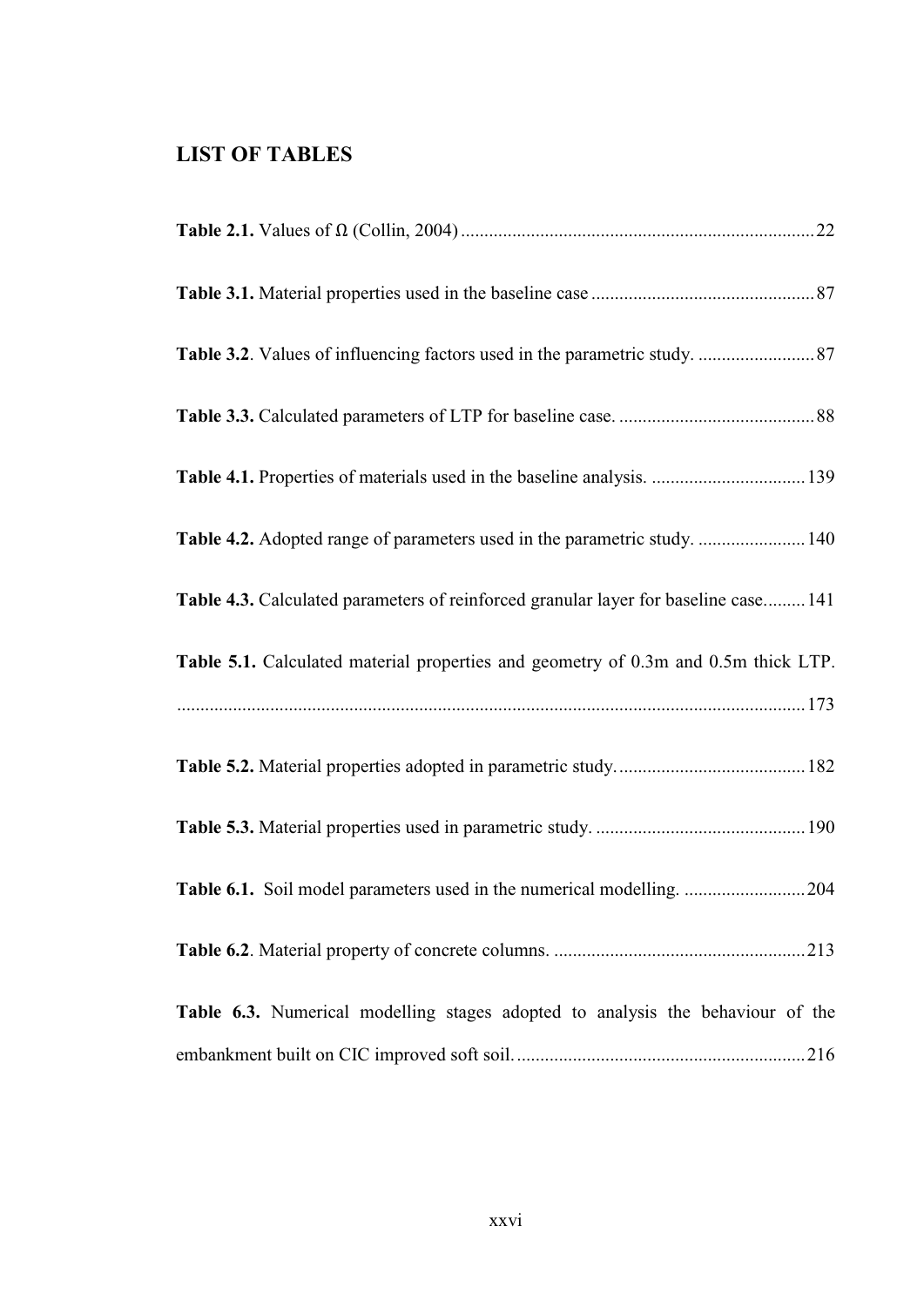## <span id="page-26-0"></span>**LIST OF ABBREVIATIONS**

- EB: Euler-Bernoulli beam; BH: Borehole; CD: Construction day; CIC Concrete Injected Column; CL: Centreline; CPT Cone penetration test; CS: Cross section; DMM: Deep Soil Mixing Method; EB: Euler-Bernoulli beam; GR: Geosynthetic reinforcement GRCS: Geosynthetic reinforced column-supported; HB: Hoek-Brown; I: Inclinometer;
- LTP: Load transfer platform;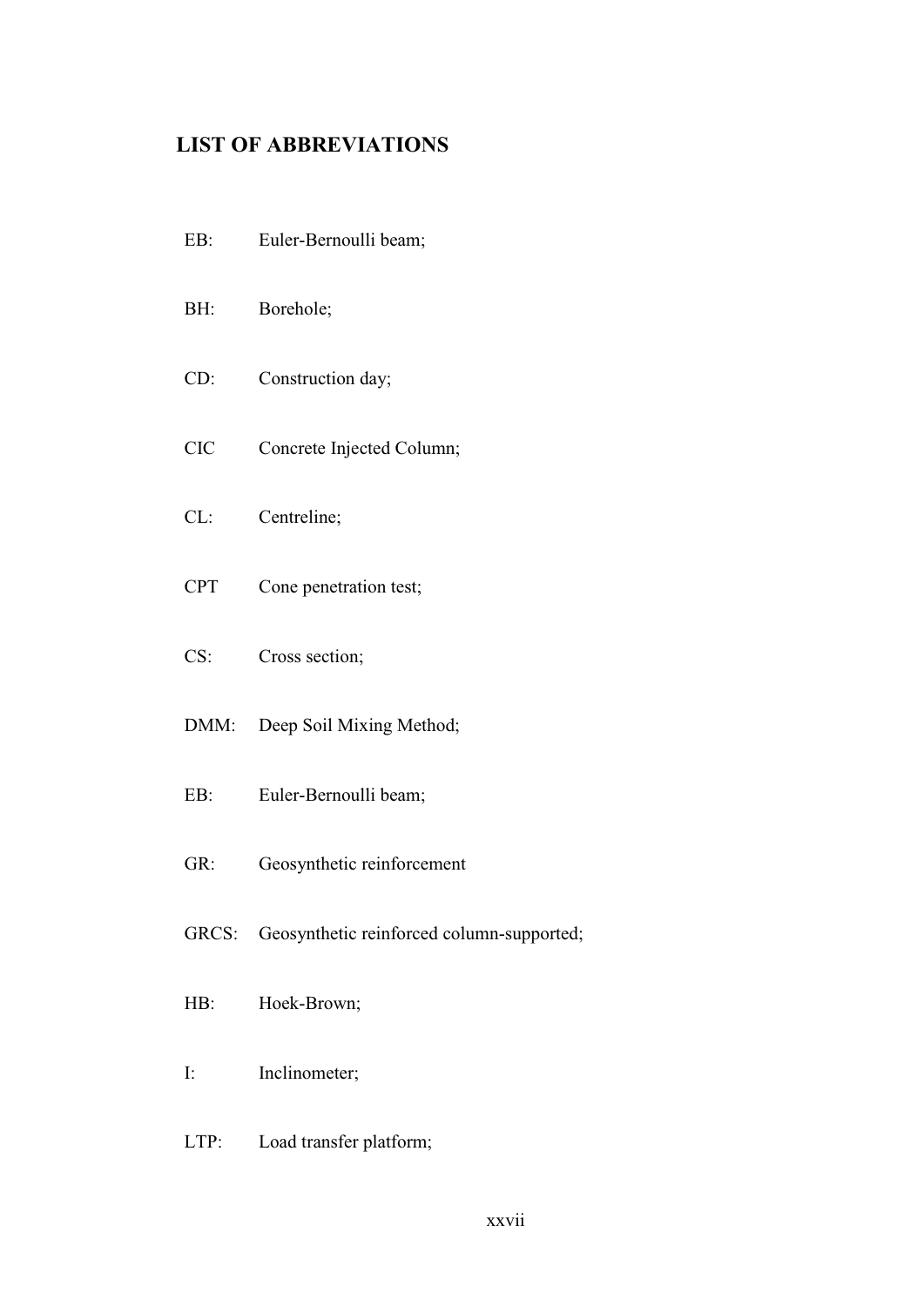- MC: Mohr-Coulomb;
- MCC Modified Cam Clay;
- NA: Neutral axis;
- OCR: Over consolidation ratio;
- PC: Pressure cell;
- PSL: Pasternak shear layer;
- PVD: Pre-fabricated drain;
- SP: Settlement plate;
- SRR: Stress reduction ratio;
- TB: Timoshenko beam
- VP: Vibrating wire piezometer;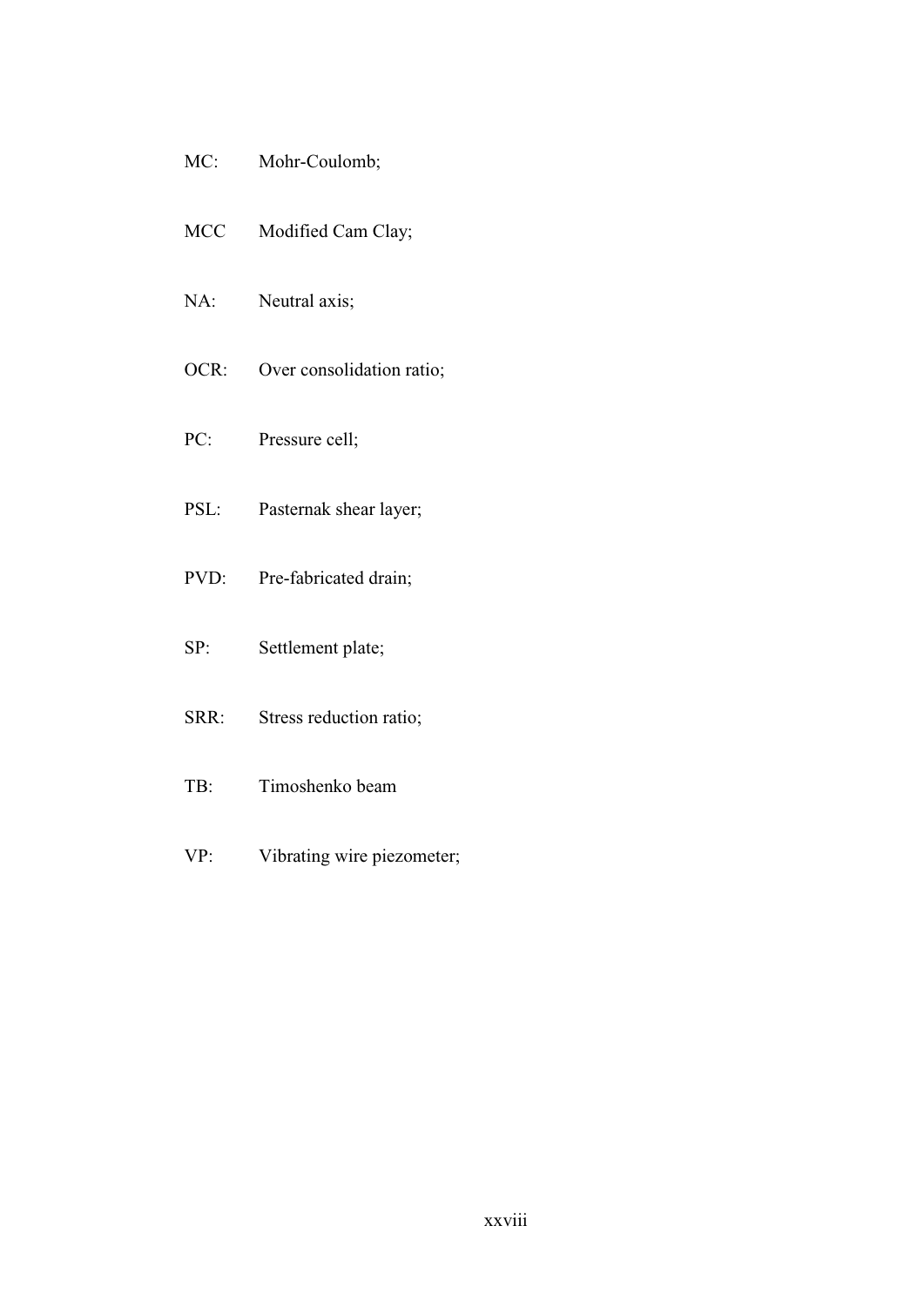### <span id="page-28-0"></span>**NOMENCLATURE**

The following notations are used in this research:

- a: diameter of the pile (m);
- a<sub>r</sub>: area replacement ratio (non-dimensional);
- $A_c$ : plan area of the column (m<sup>2</sup>);

 $A_p$ : plan area or cross section area of the column or pile (m<sup>2</sup>);

 $A_h$ : cross section area of the granular layer in hogging region after cracking  $(m^2)$ ;

 $A_s$ : cross section area of the granular layer in sagging region after cracking (m<sup>2</sup>);

 $A_r$ : cross section area of the geosynthetics (m<sup>2</sup>);

 $A_w$ : plan area of CIC wall in plane strain (m<sup>2</sup>);

C: shear stiffness of the beam  $(kN/m)$ ;

 $C_h$ : shear stiffness of the load transfer platform in hogging region (kN/m);

 $C_s$ : shear stiffness of the load transfer platform in sagging region (kN/m);

d: diameter of the column (m);

D: bending stiffness of Timoshenko beam (kN.m);

 $D_h$ : equivalent bending stiffness of the load transfer platform in hogging region (kN.m);

D<sub>s</sub>: equivalent bending stiffness of the load transfer platform in sagging region (kN.m);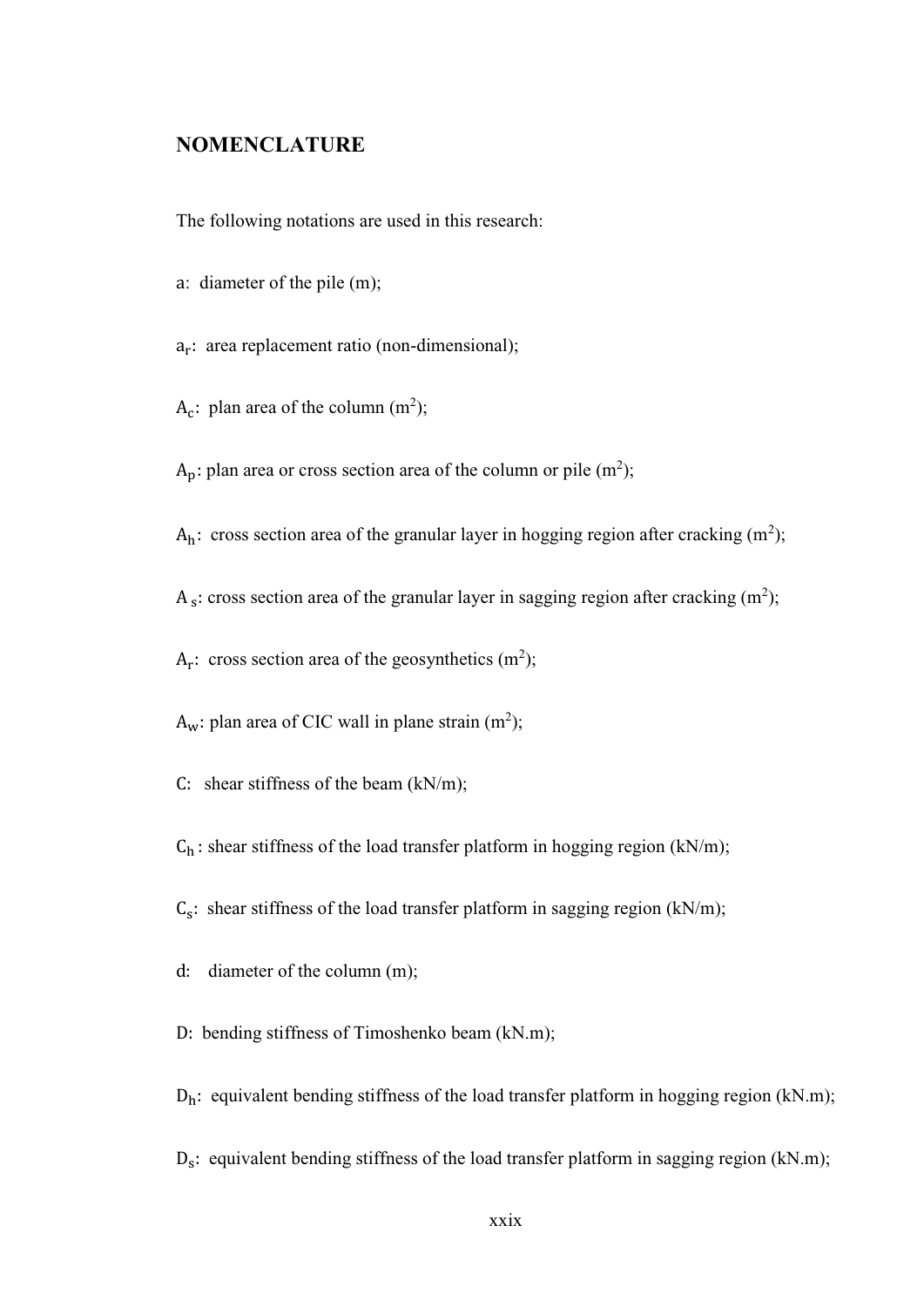$e_0$ : initial void ratio;

- E: efficacy or Young's modulus;
- E': effective stiffness  $(kN/m^2)$ ;
- $E_c$ : Young's modulus of the concrete injected column material (kN/m<sup>2</sup>);
- E<sub>g</sub>: Young's modulus of the granular material in load transfer platform (kN/m<sup>2</sup>);
- $E_r$ : elastic stiffness of the geosynthetic reinforcement (kN/m<sup>2</sup>);
- $f_{ck}$ : 28-days compressive strength of concrete (MPa);
- G: shear modulus of the soft soil (kPa);
- h: thickness of the load transfer platform before cracking (m);
- hh: distance of the neutral axis from the compression surface of the load transfer platform for hogging moment (m);
- $h_h$ : distance of the neutral axis from the compression surface of the load transfer platform for sagging moment (m);
- H: depth of the soft soil (m);
- H: height of the embankment (m);
- $H_c$ : length of the columns (m);
- $H_s$ : depth of the soft soil (m);
- $I_h$ : second moment of inertia of the granular fill about neutral axis for hogging (m<sup>3</sup>);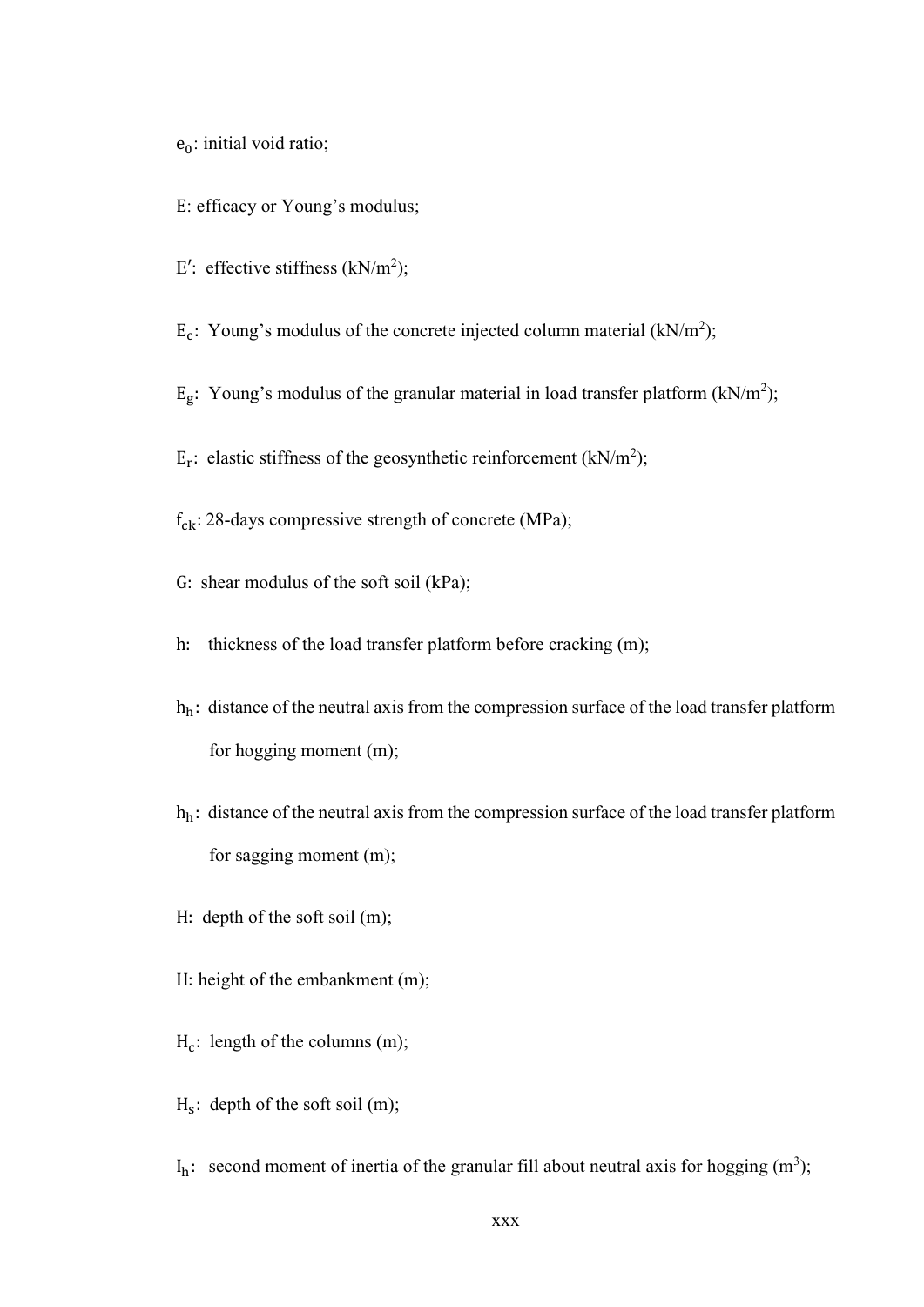$I_s$ : second moment of inertia of the granular fill about neutral axis for sagging  $(m^3)$ ;

J: stiffness of the geosynthetic reinforcement (kN/m);

 $K_0$ : lateral earth pressure coefficient;

 $K_p$ : passive earth pressure (kPa);

M: bending moment of the beam (kN.m);

n: modular ratio (non-dimensional) or stress concentration ratio;

 $k_c$ : modulus of subgrade reaction for the column (kN/m<sup>2</sup>/m);

 $k_{0s}$ : initial modulus of subgrade reaction for the soft soil foundation (kN/m<sup>2</sup>/m);

 $k_{1s}$ : stiffened modulus of subgrade reaction for the soft soil foundation (kN/m<sup>2</sup>/m);

 $k_s$ : modulus of subgrade reaction for the soft foundation soil (kN/m<sup>2</sup>/m);

 $k_{sc}$ : shear correction coefficient of the Timoshenko beam (non-dimensional);

 $k<sub>l</sub>$ : modulus of subgrade reaction for the soft soil foundation attached to the bottom of shear layer ( $kN/m^2/m$ );

 $k_{\rm sc}$ : shear correction coefficient of the Timoshenko beam (non-dimensional);

k<sub>u</sub>: modulus of subgrade reaction for the soft soil foundation attached to LTP (kN/m<sup>2</sup>/m);

 $K_c$ : equivalent modulus of the subgrade reaction for column (kN/m);

 $(K_c)_{eq}$ : equivalent modulus of the subgrade reaction for column (kN/m);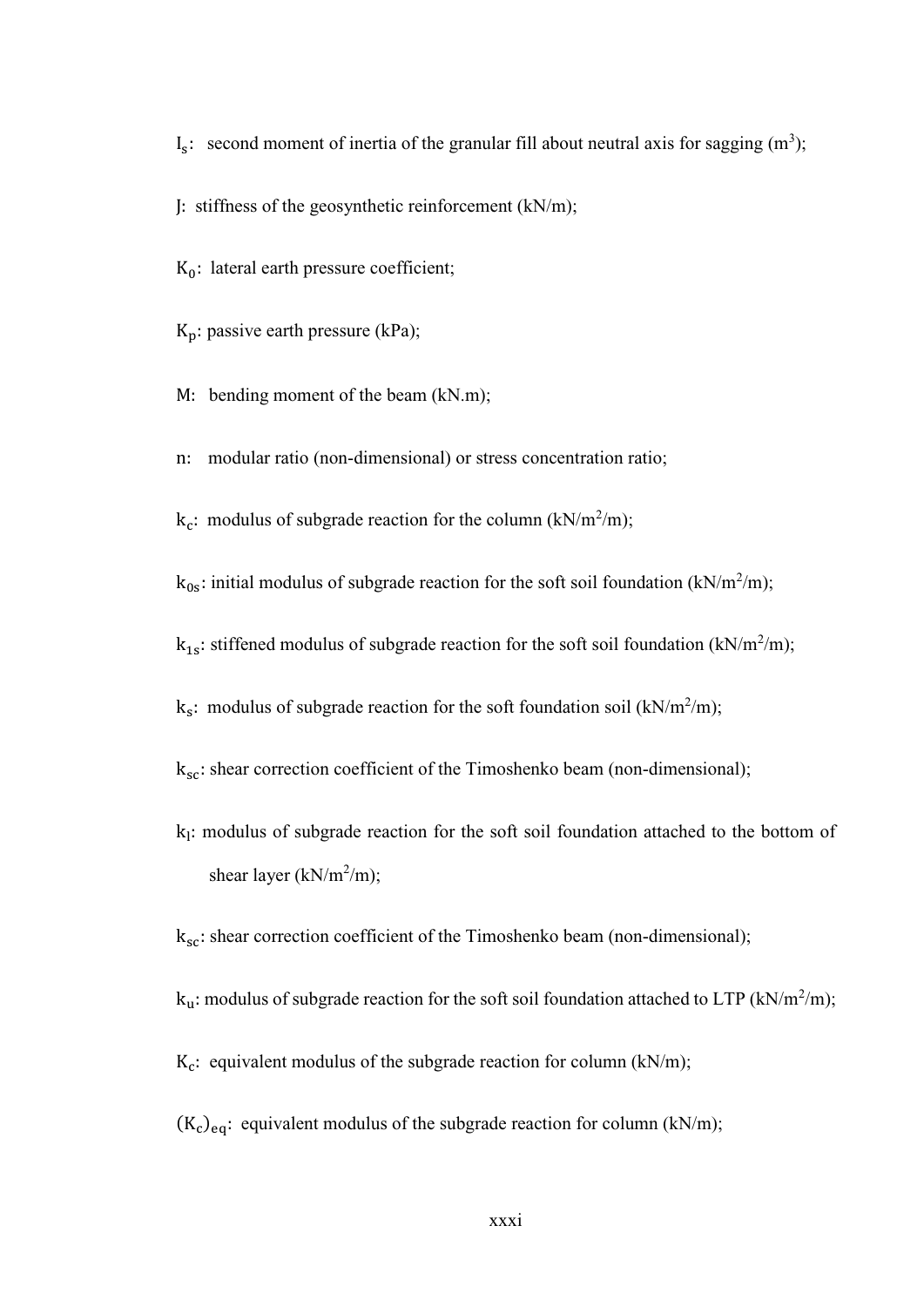p: transverse pressure on the beam from super structure (kPa);

Pr : distributed load acting on geosynthetics between adjacent piles (kPa);

q: normal stress at the interface of the beam and the soft soil (kPa);

 $q_0$ : surcharge (kPa);

Q: shear force (kN);

s: centre to centre spacing between the two adjacent columns or piles (m);

s ′ : clear spacing between the two adjacent columns or piles (m);

 $S_r$ : tensile stiffness of the geosynthetics (kN/m);

 $S_r^b$ : tensile stiffness of the bottom geosynthetic reinforcement (kN/m);

S<sup>t</sup>: tensile stiffness of the top geosynthetic reinforcement (kN/m);

T: tension mobilised in the geosynthetic layer (kN/m);

U: degree of consolidation of the soft soil  $(\%)$ ;

V: shear force in the beam (kN/m);

w: transverse deflection (m);

 $\hat{w}$ : deflection of the load transfer platform beyond which  $k_{0s}$  becomes  $k_{1s}$  (m);

 $y_h$ : distance between the neutral axis and the centroid axis of the load transfer platform in hogging region (m);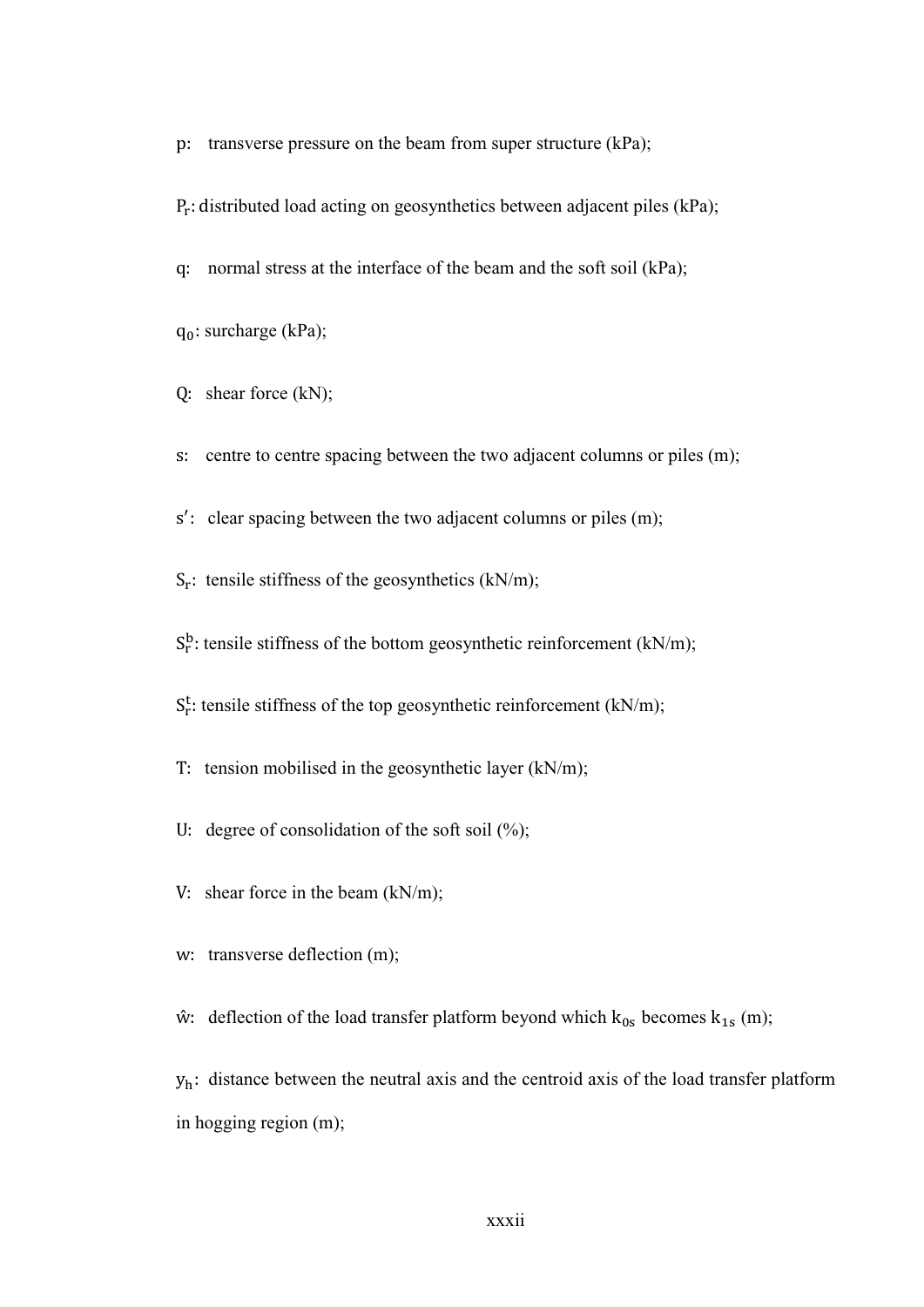ys : distance between neutral and centroid axes of the load transfer platform in sagging region (m);

yr distance of the geosynthetic from the centroid axis of load transfer platform (m);

y<sup>b</sup>: distance of the bottom geosynthetic layer from the centroid axis of load transfer platform (m);

 $y_r^t$ : distance of the top geosynthetic layer from the centroid axis of load transfer platform (m);

ε: strain in geosynthetics;

 $\sigma_c$ : stress transferred to pile (kPa);

 $\sigma_s$ : stress transferred to soil (kPa);

γ: unit weight (kN/m<sup>3</sup>);

ρ: soil arching ratio;

υ: Poisson's ratio;

υg : Poisson's ratio of the granular material (non-dimensional);

υr : Poisson's ratio of the geosynthetics (non-dimensional);

υr t ∶ Poisson's ratio of the top geosynthetic reinforcement (non-dimensional);

 $v_r^b$ : Poisson's ratio of the bottom geosynthetic reinforcement (non-dimensional);

λ: slope of the normal consolidation line;

xxxiii